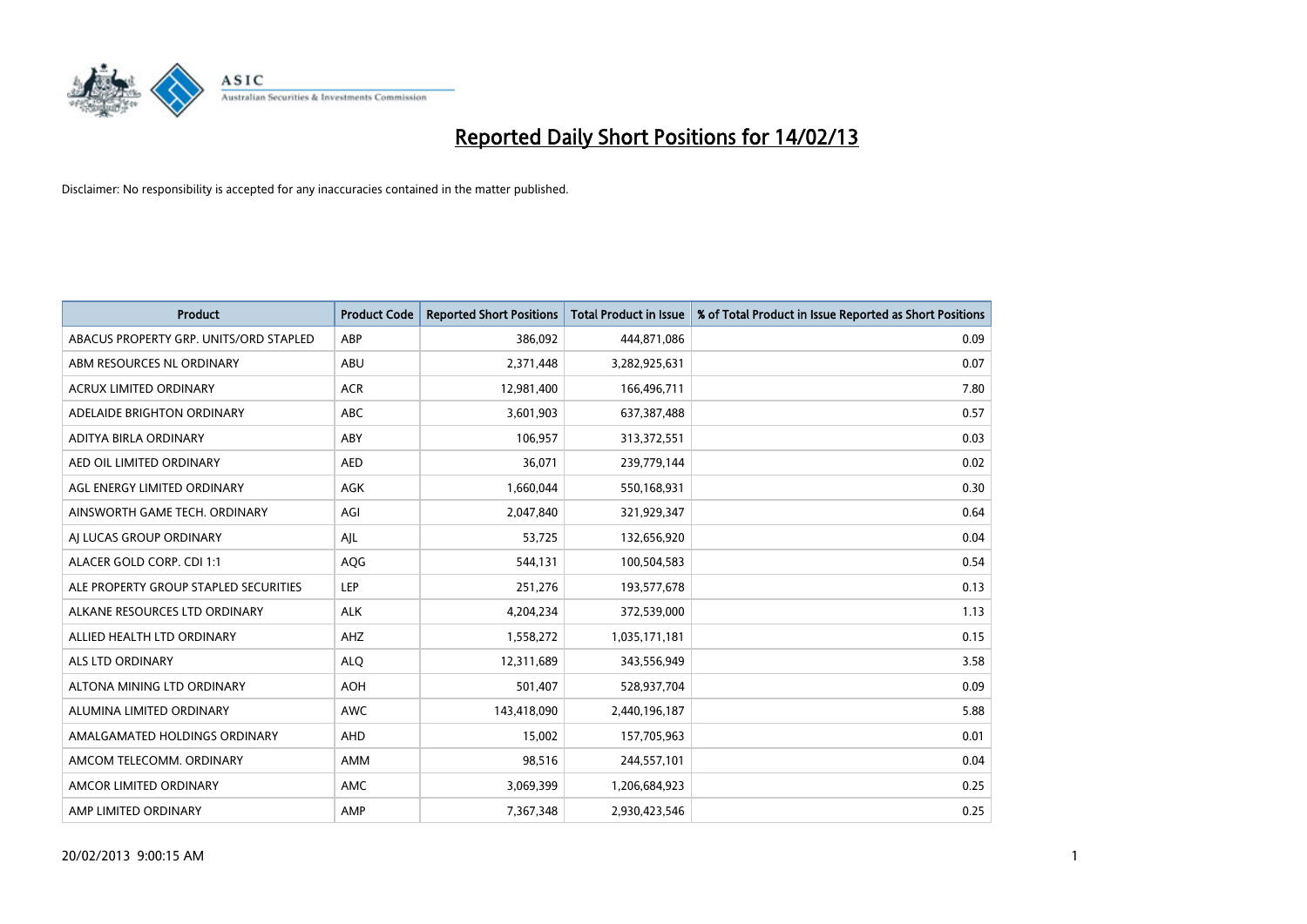

| <b>Product</b>                            | <b>Product Code</b> | <b>Reported Short Positions</b> | <b>Total Product in Issue</b> | % of Total Product in Issue Reported as Short Positions |
|-------------------------------------------|---------------------|---------------------------------|-------------------------------|---------------------------------------------------------|
| AMPELLA MINING ORDINARY                   | <b>AMX</b>          | 4,369,408                       | 247,500,493                   | 1.77                                                    |
| ANGLOGOLD ASHANTI CDI 5:1                 | AGG                 | 500                             | 89,207,765                    | 0.00                                                    |
| ANSELL LIMITED ORDINARY                   | <b>ANN</b>          | 5,038,269                       | 130,768,652                   | 3.85                                                    |
| ANTARES ENERGY LTD ORDINARY               | <b>AZZ</b>          | 470,108                         | 257,000,000                   | 0.18                                                    |
| ANZ BANKING GRP LTD ORDINARY              | ANZ                 | 7,799,637                       | 2,743,607,474                 | 0.28                                                    |
| APA GROUP STAPLED SECURITIES              | <b>APA</b>          | 6,797,875                       | 827,350,325                   | 0.82                                                    |
| APN NEWS & MEDIA ORDINARY                 | <b>APN</b>          | 21,101,469                      | 661,526,586                   | 3.19                                                    |
| AQUARIUS PLATINUM. ORDINARY               | <b>AOP</b>          | 9,815,280                       | 486,851,336                   | 2.02                                                    |
| AQUILA RESOURCES ORDINARY                 | <b>AQA</b>          | 10,722,163                      | 411,804,442                   | 2.60                                                    |
| ARAFURA RESOURCE LTD ORDINARY             | <b>ARU</b>          | 407,217                         | 441,270,644                   | 0.09                                                    |
| ARB CORPORATION ORDINARY                  | <b>ARP</b>          | 95,079                          | 72,481,302                    | 0.13                                                    |
| ARDENT LEISURE GROUP STAPLED SECURITIES   | AAD                 | 3,152,131                       | 397,774,513                   | 0.79                                                    |
| ARISTOCRAT LEISURE ORDINARY               | ALL                 | 10,664,319                      | 551,418,047                   | 1.93                                                    |
| ARRIUM LTD ORDINARY                       | ARI                 | 6,303,128                       | 1,351,527,328                 | 0.47                                                    |
| ASCIANO LIMITED ORDINARY                  | <b>AIO</b>          | 9,718,493                       | 975,385,664                   | 1.00                                                    |
| ASG GROUP LIMITED ORDINARY                | ASZ                 | 1,749,643                       | 206,720,839                   | 0.85                                                    |
| ASPEN GROUP ORD/UNITS STAPLED             | <b>APZ</b>          | 285,996                         | 1,192,803,491                 | 0.02                                                    |
| ASPIRE MINING LTD ORDINARY                | <b>AKM</b>          | 40,949                          | 620,594,556                   | 0.01                                                    |
| ASTRO JAP PROP GROUP STAPLED US PROHIBIT. | AIA                 | 6,936                           | 67,211,752                    | 0.01                                                    |
| ASX LIMITED ORDINARY                      | ASX                 | 4,148,013                       | 175,136,729                   | 2.37                                                    |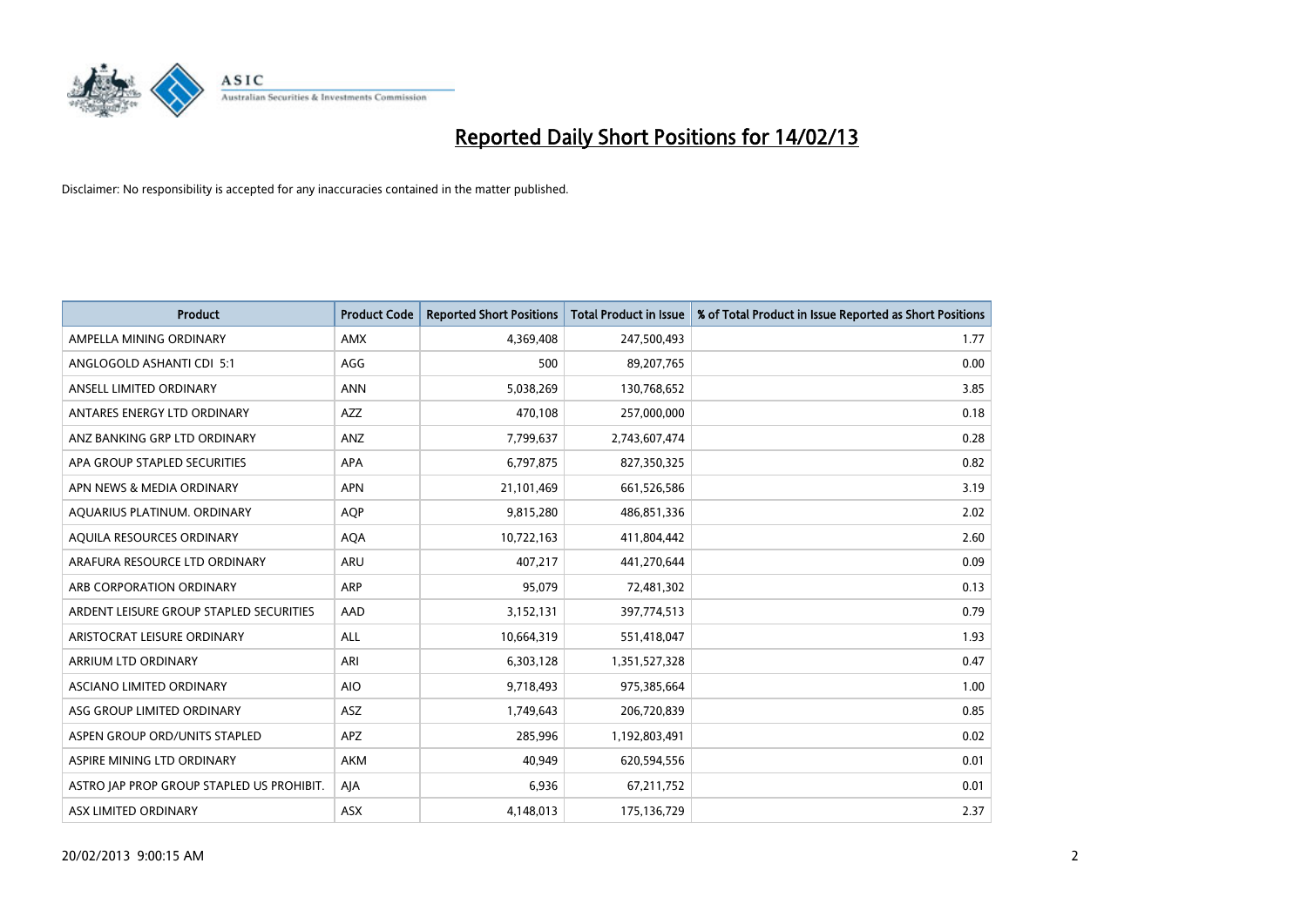

| <b>Product</b>                       | <b>Product Code</b> | <b>Reported Short Positions</b> | <b>Total Product in Issue</b> | % of Total Product in Issue Reported as Short Positions |
|--------------------------------------|---------------------|---------------------------------|-------------------------------|---------------------------------------------------------|
| ATLAS IRON LIMITED ORDINARY          | AGO                 | 5,066,151                       | 909,718,409                   | 0.56                                                    |
| AURIZON HOLDINGS LTD ORDINARY        | <b>AZI</b>          | 9,712,441                       | 2,137,284,503                 | 0.45                                                    |
| <b>AURORA OIL &amp; GAS ORDINARY</b> | <b>AUT</b>          | 8,812,401                       | 447,885,778                   | 1.97                                                    |
| AUSDRILL LIMITED ORDINARY            | ASL                 | 6,027,049                       | 309,451,963                   | 1.95                                                    |
| AUSENCO LIMITED ORDINARY             | AAX                 | 909,340                         | 123,527,574                   | 0.74                                                    |
| <b>AUSTAL LIMITED ORDINARY</b>       | ASB                 | 173,686                         | 346,007,639                   | 0.05                                                    |
| AUSTIN ENGINEERING ORDINARY          | <b>ANG</b>          | 440.978                         | 72,314,403                    | 0.61                                                    |
| AUSTRALAND PROPERTY STAPLED SECURITY | <b>ALZ</b>          | 366,544                         | 576,846,597                   | 0.06                                                    |
| AUSTRALIAN AGRICULT. ORDINARY        | AAC                 | 1,016,194                       | 312,905,085                   | 0.32                                                    |
| AUSTRALIAN INFRASTR, UNITS/ORDINARY  | <b>AIX</b>          | 770,756                         | 620,733,944                   | 0.12                                                    |
| AUSTRALIAN PHARM, ORDINARY           | API                 | 312,441                         | 488,115,883                   | 0.06                                                    |
| AUTOMOTIVE HOLDINGS ORDINARY         | AHE                 | 1,758                           | 260,579,682                   | 0.00                                                    |
| AVIENNINGS LIMITED ORDINARY          | AVI                 | 175,001                         | 274,588,694                   | 0.06                                                    |
| AWE LIMITED ORDINARY                 | <b>AWE</b>          | 3,478,015                       | 522,116,985                   | 0.67                                                    |
| AZIMUTH RES LTD ORDINARY             | <b>AZH</b>          | 1,869,988                       | 430,626,680                   | 0.43                                                    |
| <b>BANDANNA ENERGY ORDINARY</b>      | <b>BND</b>          | 25,842,107                      | 528,481,199                   | 4.89                                                    |
| BANK OF QUEENSLAND. ORDINARY         | <b>BOQ</b>          | 7,060,866                       | 312,878,919                   | 2.26                                                    |
| <b>BANNERMAN RESOURCES ORDINARY</b>  | <b>BMN</b>          | 117,449                         | 307,126,775                   | 0.04                                                    |
| <b>BASE RES LIMITED ORDINARY</b>     | <b>BSE</b>          | 448,900                         | 560,440,029                   | 0.08                                                    |
| <b>BATHURST RESOURCES ORDINARY</b>   | <b>BTU</b>          | 35,792,257                      | 697,247,997                   | 5.13                                                    |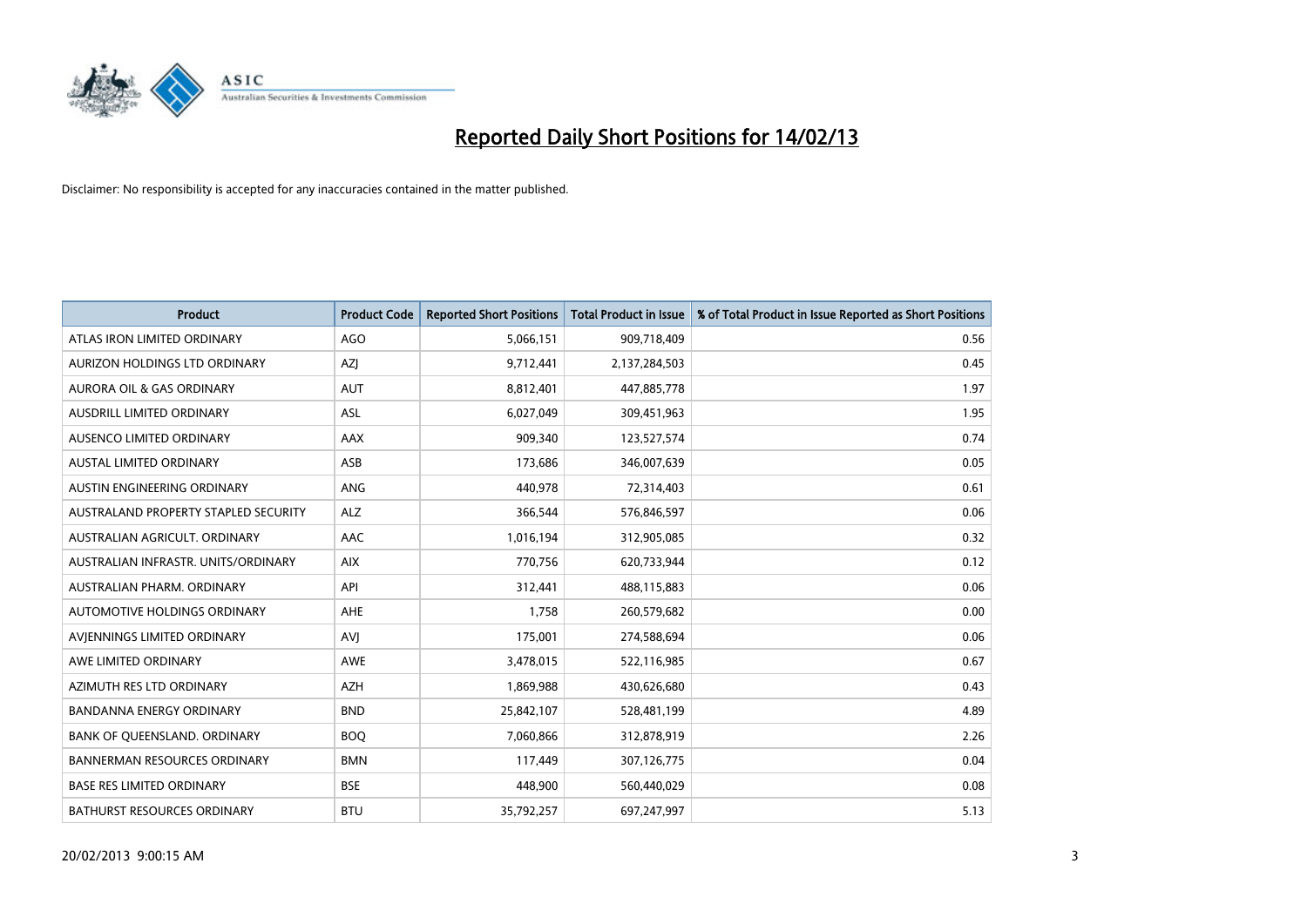

| <b>Product</b>                                | <b>Product Code</b> | <b>Reported Short Positions</b> | <b>Total Product in Issue</b> | % of Total Product in Issue Reported as Short Positions |
|-----------------------------------------------|---------------------|---------------------------------|-------------------------------|---------------------------------------------------------|
| <b>BC IRON LIMITED ORDINARY</b>               | <b>BCI</b>          | 192,100                         | 122,729,384                   | 0.16                                                    |
| <b>BEACH ENERGY LIMITED ORDINARY</b>          | <b>BPT</b>          | 22,254,815                      | 1,263,677,572                 | 1.76                                                    |
| BEADELL RESOURCE LTD ORDINARY                 | <b>BDR</b>          | 15,967,402                      | 742,204,752                   | 2.15                                                    |
| BENDIGO AND ADELAIDE ORDINARY                 | <b>BEN</b>          | 9,795,356                       | 402,442,109                   | 2.43                                                    |
| BERKELEY RESOURCES ORDINARY                   | <b>BKY</b>          | 227,978                         | 179,393,273                   | 0.13                                                    |
| <b>BHP BILLITON LIMITED ORDINARY</b>          | <b>BHP</b>          | 11,915,024                      | 3,211,691,105                 | 0.37                                                    |
| <b>BILLABONG ORDINARY</b>                     | <b>BBG</b>          | 5,703,047                       | 478,944,292                   | 1.19                                                    |
| <b>BLACKMORES LIMITED ORDINARY</b>            | <b>BKL</b>          | 2.880                           | 16,909,231                    | 0.02                                                    |
| <b>BLACKTHORN RESOURCES ORD US PROHIBITED</b> | <b>BTR</b>          | 156,381                         | 164,285,950                   | 0.10                                                    |
| <b>BLUE ENERGY LIMITED ORDINARY</b>           | <b>BUL</b>          | 950,000                         | 1,139,447,698                 | 0.08                                                    |
| <b>BLUESCOPE STEEL LTD ORDINARY</b>           | <b>BSL</b>          | 926,414                         | 558,243,305                   | 0.17                                                    |
| <b>BOART LONGYEAR ORDINARY</b>                | <b>BLY</b>          | 7,200,334                       | 461,163,412                   | 1.56                                                    |
| BORAL LIMITED, ORDINARY                       | <b>BLD</b>          | 23,061,547                      | 766,235,816                   | 3.01                                                    |
| <b>BOUGAINVILLE COPPER ORDINARY</b>           | <b>BOC</b>          |                                 | 401,062,500                   | 0.00                                                    |
| <b>BRADKEN LIMITED ORDINARY</b>               | <b>BKN</b>          | 10,607,167                      | 169,240,662                   | 6.27                                                    |
| <b>BRAMBLES LIMITED ORDINARY</b>              | <b>BXB</b>          | 1,942,720                       | 1,556,632,333                 | 0.12                                                    |
| BREVILLE GROUP LTD ORDINARY                   | <b>BRG</b>          | 117,322                         | 130,095,322                   | 0.09                                                    |
| <b>BRICKWORKS LIMITED ORDINARY</b>            | <b>BKW</b>          | 15,410                          | 147,818,132                   | 0.01                                                    |
| <b>BROCKMAN MINING LTD ORDINARY</b>           | <b>BCK</b>          | 91,872                          | 7,414,338,229                 | 0.00                                                    |
| BT INVESTMENT MNGMNT ORDINARY                 | <b>BTT</b>          | 2,102                           | 274,214,460                   | 0.00                                                    |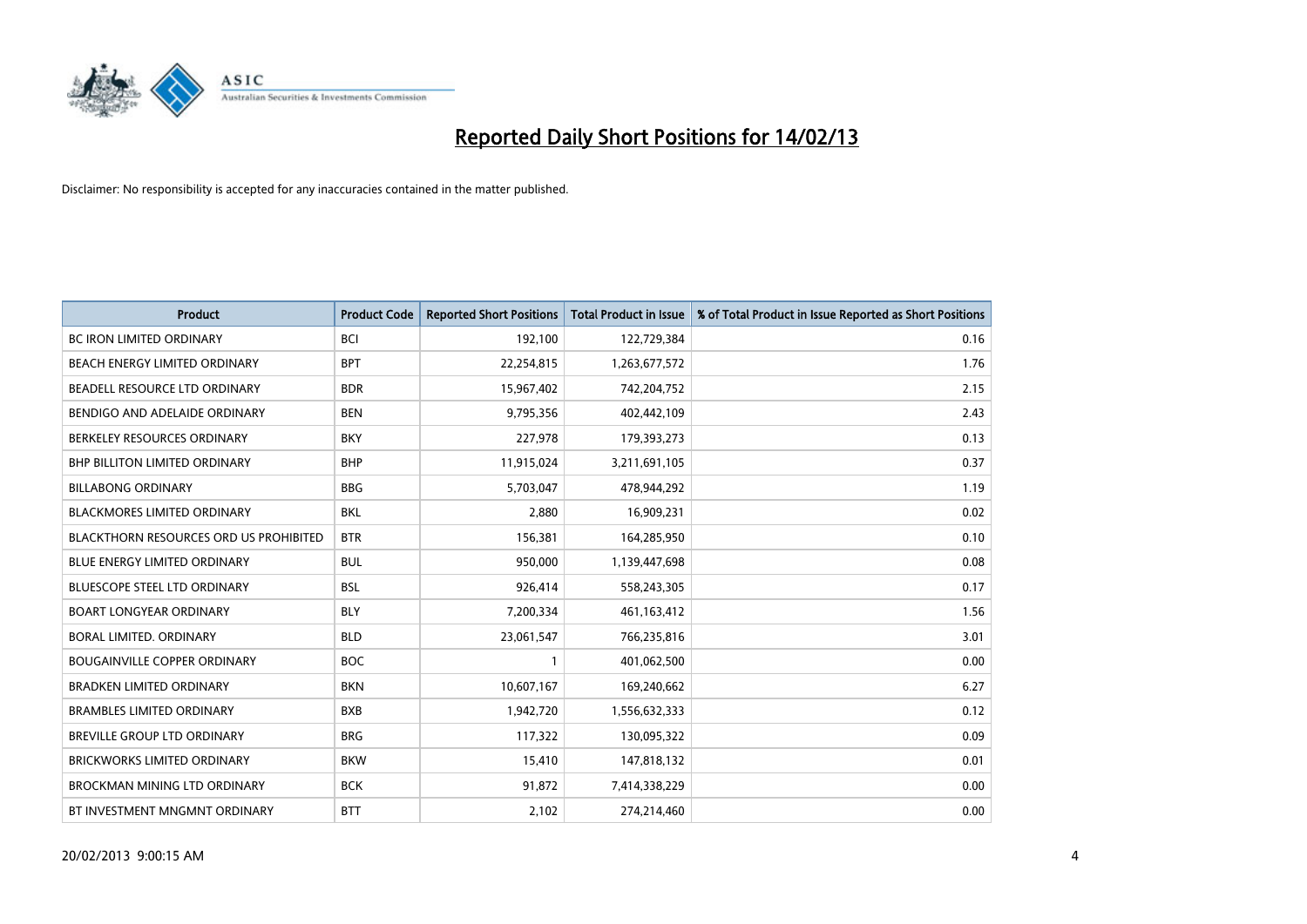

| <b>Product</b>                          | <b>Product Code</b> | <b>Reported Short Positions</b> | <b>Total Product in Issue</b> | % of Total Product in Issue Reported as Short Positions |
|-----------------------------------------|---------------------|---------------------------------|-------------------------------|---------------------------------------------------------|
| <b>BUCCANEER ENERGY LTD ORDINARY</b>    | <b>BCC</b>          | 1,000,000                       | 1,519,445,371                 | 0.07                                                    |
| <b>BURU ENERGY ORDINARY</b>             | <b>BRU</b>          | 15,856,835                      | 273,912,685                   | 5.79                                                    |
| <b>BWP TRUST ORDINARY UNITS</b>         | <b>BWP</b>          | 2,511,711                       | 533,645,790                   | 0.47                                                    |
| CABCHARGE AUSTRALIA ORDINARY            | CAB                 | 6,862,254                       | 120,430,683                   | 5.70                                                    |
| <b>CALIBRE GROUP LTD ORDINARY</b>       | <b>CGH</b>          | 843,313                         | 307,378,401                   | 0.27                                                    |
| CALTEX AUSTRALIA ORDINARY               | <b>CTX</b>          | 2,866,550                       | 270,000,000                   | 1.06                                                    |
| CAPE LAMBERT RES LTD ORDINARY           | <b>CFE</b>          | 496,128                         | 688,308,792                   | 0.07                                                    |
| CARABELLA RES LTD ORDINARY              | <b>CLR</b>          | 53,326                          | 152,361,547                   | 0.03                                                    |
| <b>CARBON ENERGY ORDINARY</b>           | <b>CNX</b>          | 48,071                          | 779,807,322                   | 0.01                                                    |
| <b>CARDNO LIMITED ORDINARY</b>          | CDD                 | 6,367,206                       | 141,648,006                   | 4.50                                                    |
| <b>CARINDALE PROPERTY UNIT</b>          | <b>CDP</b>          | 101                             | 70,000,000                    | 0.00                                                    |
| CARNARVON PETROLEUM ORDINARY            | <b>CVN</b>          | 1,283,427                       | 937,257,700                   | 0.14                                                    |
| CARSALES.COM LTD ORDINARY               | <b>CRZ</b>          | 4,629,248                       | 235,768,495                   | 1.96                                                    |
| <b>CASH CONVERTERS ORDINARY</b>         | CCV                 | 21,200                          | 423,861,025                   | 0.01                                                    |
| CEDAR WOODS PROP. ORDINARY              | <b>CWP</b>          | 6,218                           | 73,047,793                    | 0.01                                                    |
| CENTRAL PETROLEUM ORDINARY              | <b>CTP</b>          | 1,153,262                       | 1,388,978,845                 | 0.08                                                    |
| <b>CERAMIC FUEL CELLS ORDINARY</b>      | <b>CFU</b>          | 390                             | 1,559,231,320                 | 0.00                                                    |
| CFS RETAIL TRUST GRP STAPLED SECURITIES | <b>CFX</b>          | 42,044,259                      | 2,828,495,659                 | 1.49                                                    |
| CHALLENGER DIV.PRO. STAPLED UNITS       | <b>CDI</b>          | 31,038                          | 214,101,013                   | 0.01                                                    |
| CHALLENGER LIMITED ORDINARY             | <b>CGF</b>          | 2,337,969                       | 537,083,442                   | 0.44                                                    |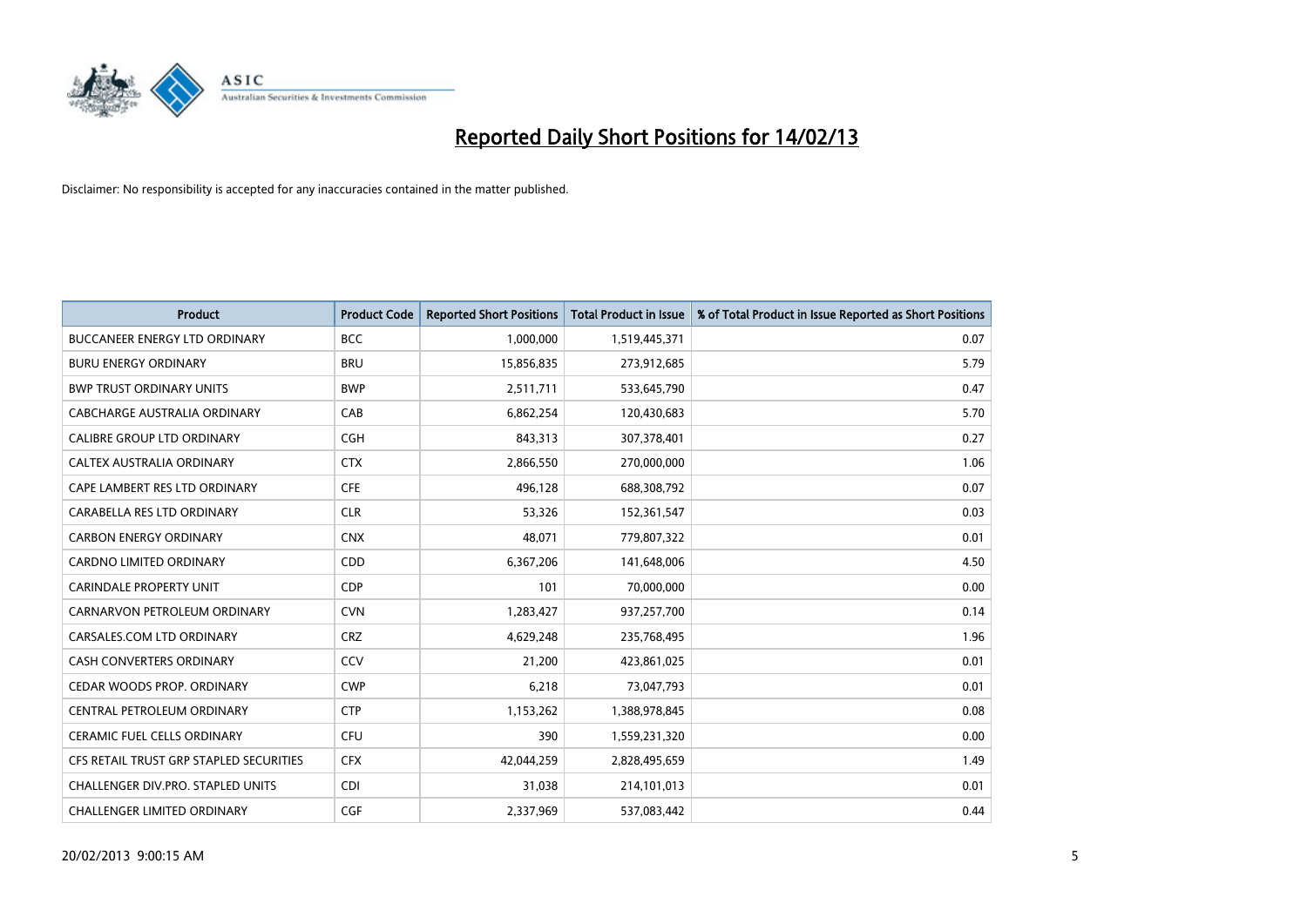

| <b>Product</b>                          | <b>Product Code</b> | <b>Reported Short Positions</b> | <b>Total Product in Issue</b> | % of Total Product in Issue Reported as Short Positions |
|-----------------------------------------|---------------------|---------------------------------|-------------------------------|---------------------------------------------------------|
| CHARTER HALL GROUP STAPLED US PROHIBIT. | <b>CHC</b>          | 626,951                         | 298,860,383                   | 0.21                                                    |
| <b>CHARTER HALL RETAIL UNITS</b>        | <b>COR</b>          | 766,676                         | 334,098,571                   | 0.23                                                    |
| <b>CHORUS LIMITED ORDINARY</b>          | <b>CNU</b>          | 1,017,498                       | 385,082,123                   | 0.26                                                    |
| CITIGOLD CORP LTD ORDINARY              | <b>CTO</b>          | 740,497                         | 1,352,907,765                 | 0.05                                                    |
| <b>CLOUGH LIMITED ORDINARY</b>          | <b>CLO</b>          | 272,966                         | 775,565,556                   | 0.04                                                    |
| COAL OF AFRICA LTD ORDINARY             | <b>CZA</b>          | 358,759                         | 1,048,368,613                 | 0.03                                                    |
| <b>COALSPUR MINES LTD ORDINARY</b>      | <b>CPL</b>          | 13,875,133                      | 634,148,901                   | 2.19                                                    |
| COCA-COLA AMATIL ORDINARY               | <b>CCL</b>          | 1,717,315                       | 762,133,414                   | 0.23                                                    |
| <b>COCHLEAR LIMITED ORDINARY</b>        | <b>COH</b>          | 4,122,581                       | 57,026,689                    | 7.23                                                    |
| <b>COCKATOO COAL ORDINARY</b>           | <b>COK</b>          | 13,229,336                      | 1,016,746,908                 | 1.30                                                    |
| CODAN LIMITED ORDINARY                  | <b>CDA</b>          | 20,550                          | 176,926,104                   | 0.01                                                    |
| <b>COLLINS FOODS LTD ORDINARY</b>       | <b>CKF</b>          | 507,532                         | 93,000,003                    | 0.55                                                    |
| COMMONWEALTH BANK, ORDINARY             | <b>CBA</b>          | 11,417,624                      | 1,609,180,841                 | 0.71                                                    |
| <b>COMMONWEALTH PROP ORDINARY UNITS</b> | <b>CPA</b>          | 16,277,924                      | 2,347,003,413                 | 0.69                                                    |
| <b>COMPASS RESOURCES ORDINARY</b>       | <b>CMR</b>          | 7,472                           | 1,403,744,100                 | 0.00                                                    |
| COMPUTERSHARE LTD ORDINARY              | <b>CPU</b>          | 9,033,515                       | 555,664,059                   | 1.63                                                    |
| COOPER ENERGY LTD ORDINARY              | <b>COE</b>          | 199,926                         | 329,034,654                   | 0.06                                                    |
| <b>CORDLIFE LIMITED ORDINARY</b>        | CBB                 | 6,666                           | 172,687,354                   | 0.00                                                    |
| <b>CORP TRAVEL LIMITED ORDINARY</b>     | <b>CTD</b>          | 134,863                         | 74,971,020                    | 0.18                                                    |
| <b>CREDIT CORP GROUP ORDINARY</b>       | <b>CCP</b>          | 9,419                           | 45,932,899                    | 0.02                                                    |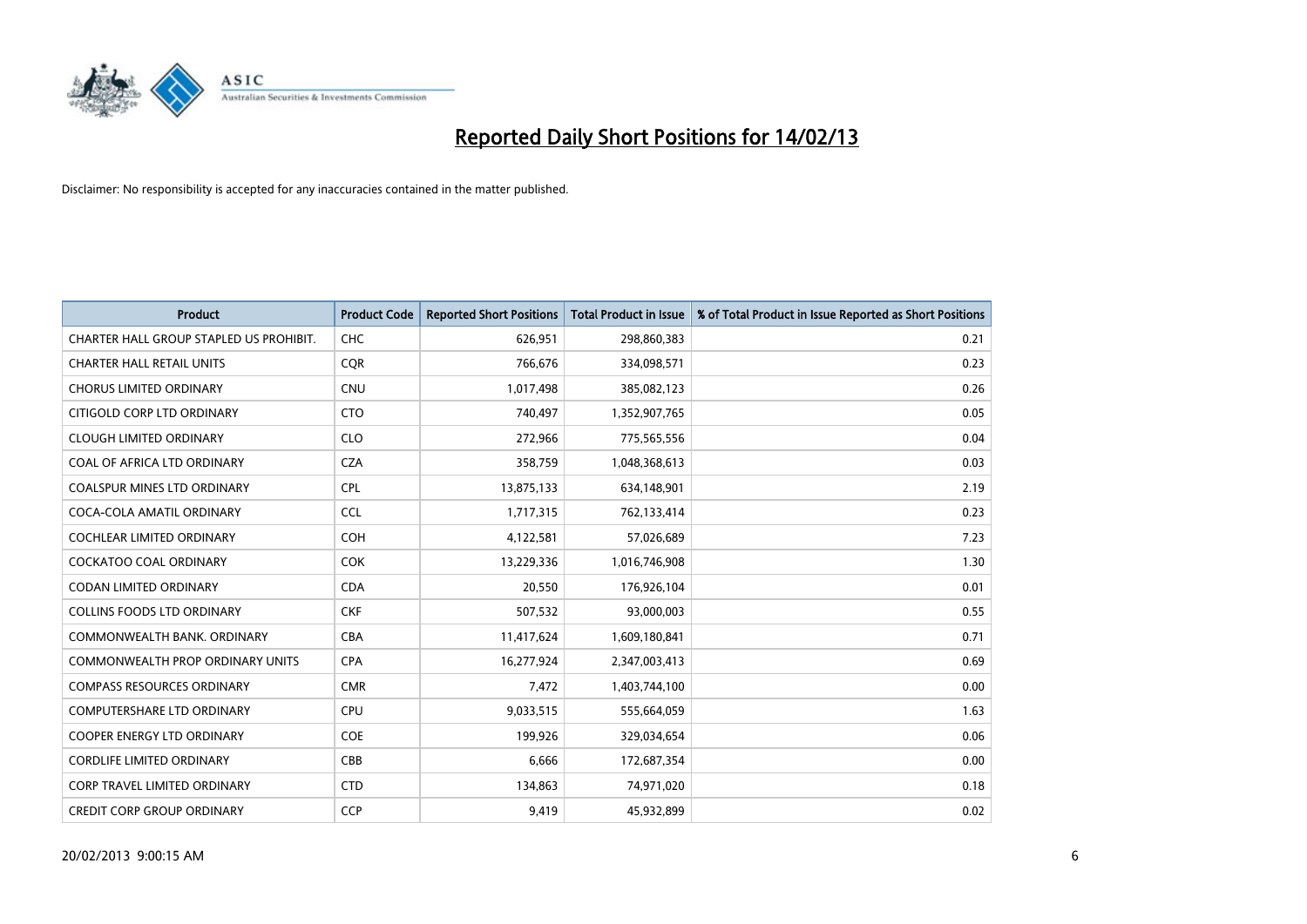

| <b>Product</b>                          | <b>Product Code</b> | <b>Reported Short Positions</b> | <b>Total Product in Issue</b> | % of Total Product in Issue Reported as Short Positions |
|-----------------------------------------|---------------------|---------------------------------|-------------------------------|---------------------------------------------------------|
| <b>CROMWELL PROP STAPLED SECURITIES</b> | <b>CMW</b>          | 442,024                         | 1,407,704,638                 | 0.03                                                    |
| <b>CROWN LIMITED ORDINARY</b>           | <b>CWN</b>          | 4,949,067                       | 728,394,185                   | 0.68                                                    |
| <b>CSG LIMITED ORDINARY</b>             | CSV                 | 407,418                         | 278,155,477                   | 0.15                                                    |
| <b>CSL LIMITED ORDINARY</b>             | <b>CSL</b>          | 2,151,091                       | 498,199,305                   | 0.43                                                    |
| <b>CSR LIMITED ORDINARY</b>             | <b>CSR</b>          | 47,441,640                      | 506,000,315                   | 9.38                                                    |
| <b>CUDECO LIMITED ORDINARY</b>          | CDU                 | 3,306,904                       | 188,943,961                   | 1.75                                                    |
| DART ENERGY LTD ORDINARY                | <b>DTE</b>          | 15,715,353                      | 878,668,388                   | 1.79                                                    |
| DATA#3 LIMITED ORDINARY                 | <b>DTL</b>          | 3,413                           | 153,974,950                   | 0.00                                                    |
| DAVID JONES LIMITED ORDINARY            | <b>DJS</b>          | 61,549,047                      | 531,788,775                   | 11.57                                                   |
| DECMIL GROUP LIMITED ORDINARY           | <b>DCG</b>          | 625,729                         | 168,203,219                   | 0.37                                                    |
| DEEP YELLOW LIMITED ORDINARY            | <b>DYL</b>          | 500,000                         | 1,553,507,294                 | 0.03                                                    |
| DEXUS PROPERTY GROUP STAPLED UNITS      | <b>DXS</b>          | 12,286,196                      | 4,839,024,176                 | 0.25                                                    |
| DISCOVERY METALS LTD ORDINARY           | <b>DML</b>          | 1,950,161                       | 486,986,451                   | 0.40                                                    |
| DOMINO PIZZA ENTERPR ORDINARY           | <b>DMP</b>          | 74.835                          | 70,192,674                    | 0.11                                                    |
| DORAY MINERALS LTD ORDINARY             | <b>DRM</b>          | 79,459                          | 141,866,768                   | 0.06                                                    |
| DOWNER EDI LIMITED ORDINARY             | <b>DOW</b>          | 4,925,107                       | 429,100,296                   | 1.15                                                    |
| DRILLSEARCH ENERGY ORDINARY             | <b>DLS</b>          | 1,422,441                       | 427,353,371                   | 0.33                                                    |
| DUET GROUP STAPLED US PROHIBIT.         | <b>DUE</b>          | 9,404,590                       | 1,169,314,842                 | 0.80                                                    |
| DULUXGROUP LIMITED ORDINARY             | <b>DLX</b>          | 6,344,090                       | 374,507,181                   | 1.69                                                    |
| <b>DWS LTD ORDINARY</b>                 | <b>DWS</b>          | 392.614                         | 132,362,763                   | 0.30                                                    |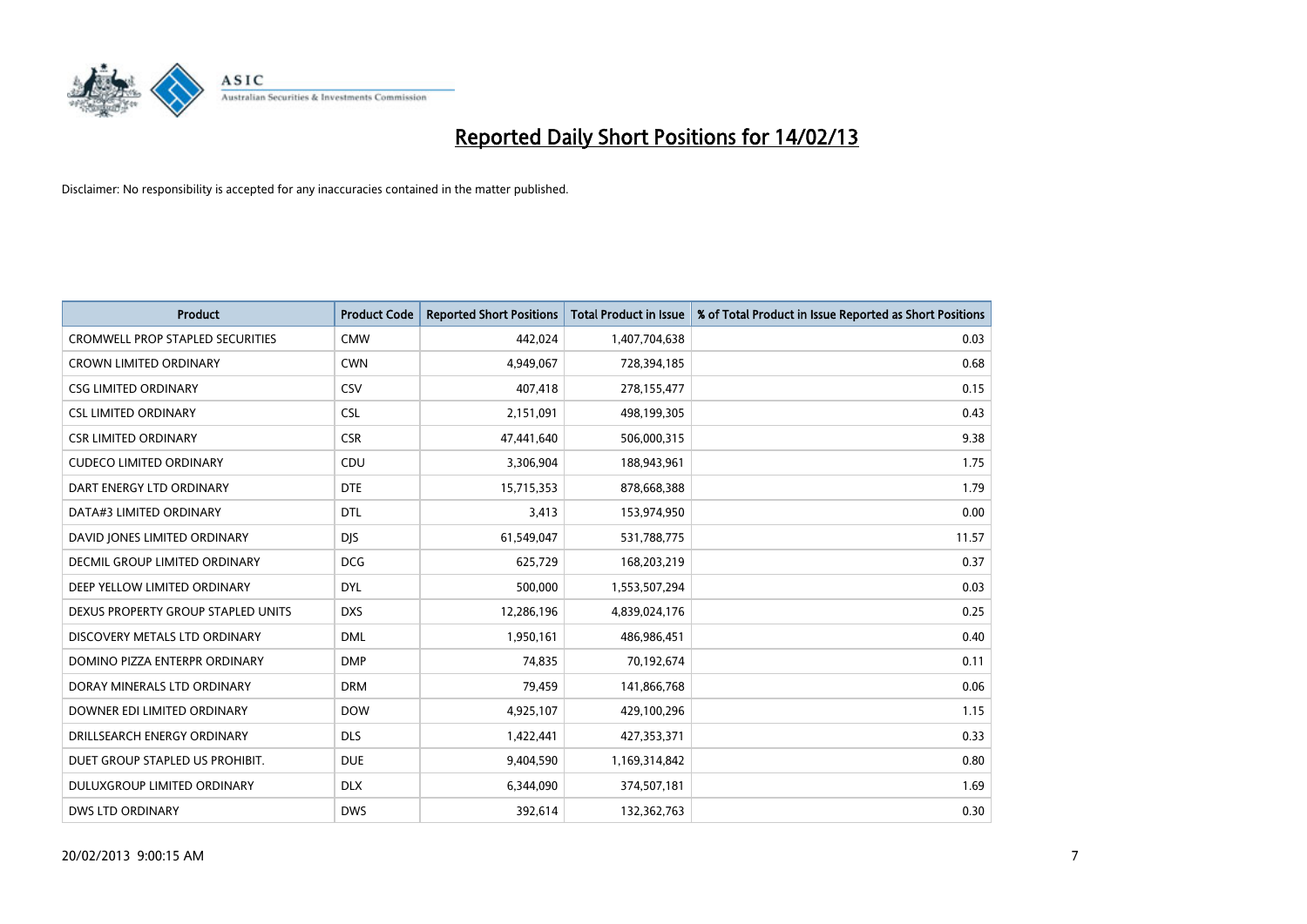

| <b>Product</b>                         | <b>Product Code</b> | <b>Reported Short Positions</b> | <b>Total Product in Issue</b> | % of Total Product in Issue Reported as Short Positions |
|----------------------------------------|---------------------|---------------------------------|-------------------------------|---------------------------------------------------------|
| ECHO ENTERTAINMENT ORDINARY            | EGP                 | 9,464,796                       | 825,672,730                   | 1.15                                                    |
| ELDERS LIMITED ORDINARY                | <b>ELD</b>          | 19,085,481                      | 448,598,480                   | 4.25                                                    |
| ELEMENTAL MINERALS ORDINARY            | <b>ELM</b>          | 229,239                         | 288,587,228                   | 0.08                                                    |
| ELEMENTOS LIMITED ORDINARY             | <b>ELT</b>          | 16                              | 148,352,638                   | 0.00                                                    |
| <b>EMECO HOLDINGS ORDINARY</b>         | <b>EHL</b>          | 6,996,527                       | 599,675,707                   | 1.17                                                    |
| <b>ENDEAVOUR MIN CORP CDI 1:1</b>      | <b>EVR</b>          | 195,373                         | 129,653,699                   | 0.15                                                    |
| <b>ENERGY RESOURCES ORDINARY 'A'</b>   | <b>ERA</b>          | 7,113,890                       | 517,725,062                   | 1.37                                                    |
| ENERGY WORLD CORPOR. ORDINARY          | <b>EWC</b>          | 17,199,216                      | 1,734,166,672                 | 0.99                                                    |
| ENVESTRA LIMITED ORDINARY              | <b>ENV</b>          | 8,346,718                       | 1,603,333,497                 | 0.52                                                    |
| EVOLUTION MINING LTD ORDINARY          | <b>EVN</b>          | 6,873,736                       | 708,092,989                   | 0.97                                                    |
| EXALT RESOURCES LTD ORDINARY           | ERD                 | 80,000                          | 50,376,664                    | 0.16                                                    |
| FAIRFAX MEDIA LTD ORDINARY             | <b>FXI</b>          | 375,707,096                     | 2,351,955,725                 | 15.97                                                   |
| <b>FANTASTIC HOLDINGS ORDINARY</b>     | <b>FAN</b>          | 134,680                         | 102,739,538                   | 0.13                                                    |
| <b>FAR LTD ORDINARY</b>                | <b>FAR</b>          | 21,000,000                      | 2,499,846,742                 | 0.84                                                    |
| FEDERATION CNTRES ORD/UNIT STAPLED SEC | <b>FDC</b>          | 5,738,626                       | 1,427,391,696                 | 0.40                                                    |
| FINBAR GROUP LIMITED ORDINARY          | <b>FRI</b>          | 829                             | 214,824,630                   | 0.00                                                    |
| FKP PROPERTY GROUP STAPLED SECURITIES  | <b>FKP</b>          | 5,442,137                       | 321,578,705                   | 1.69                                                    |
| FLEETWOOD CORP ORDINARY                | <b>FWD</b>          | 2,985,853                       | 60,033,258                    | 4.97                                                    |
| FLETCHER BUILDING ORDINARY             | <b>FBU</b>          | 3,427,830                       | 684,793,538                   | 0.50                                                    |
| <b>FLEXIGROUP LIMITED ORDINARY</b>     | <b>FXL</b>          | 867.283                         | 287,469,669                   | 0.30                                                    |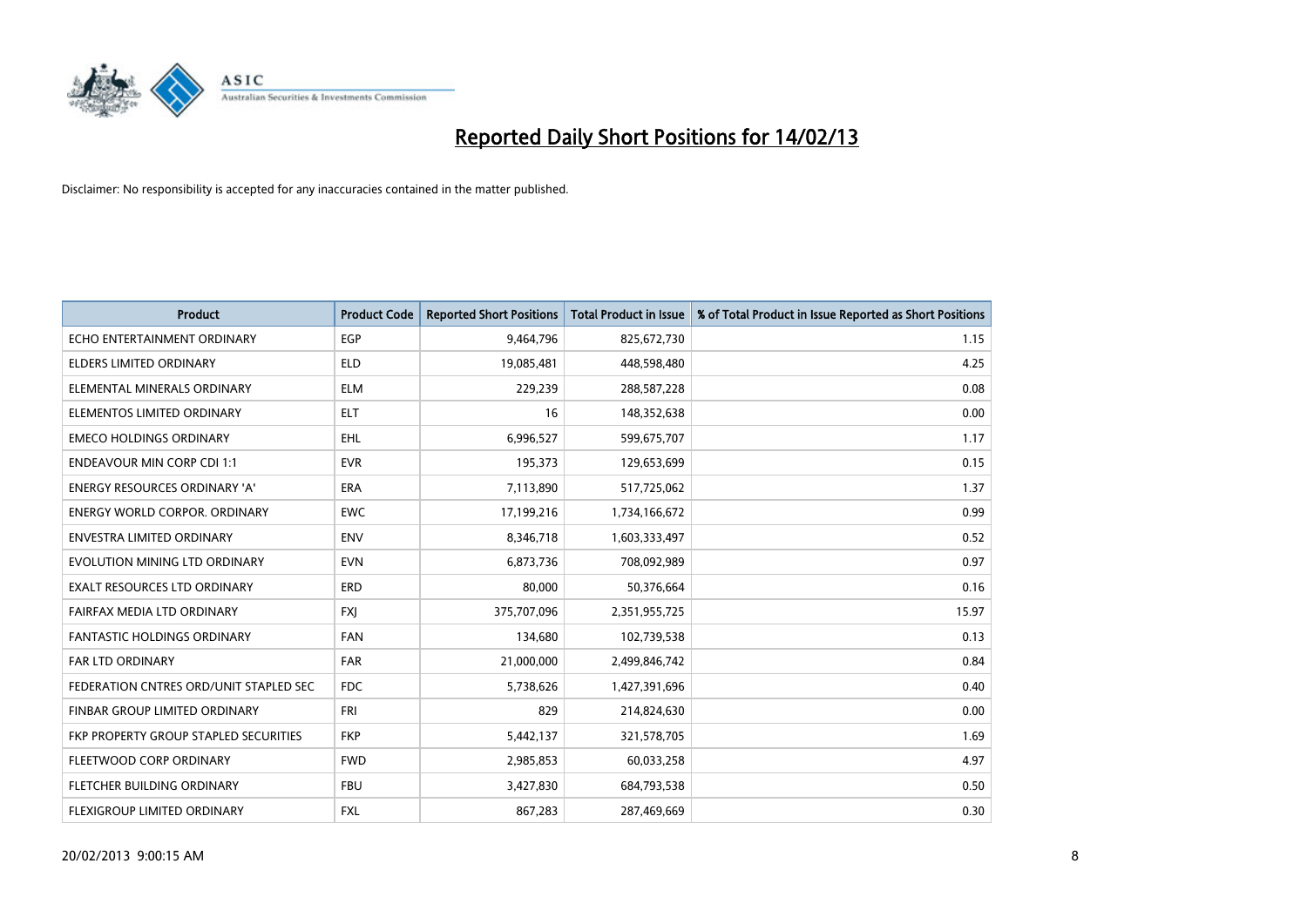

| <b>Product</b>                            | <b>Product Code</b> | <b>Reported Short Positions</b> | <b>Total Product in Issue</b> | % of Total Product in Issue Reported as Short Positions |
|-------------------------------------------|---------------------|---------------------------------|-------------------------------|---------------------------------------------------------|
| <b>FLIGHT CENTRE ORDINARY</b>             | <b>FLT</b>          | 11,408,917                      | 100,170,726                   | 11.39                                                   |
| FLINDERS MINES LTD ORDINARY               | <b>FMS</b>          | 2,041,194                       | 1,821,300,404                 | 0.11                                                    |
| <b>FOCUS MINERALS LTD ORDINARY</b>        | <b>FML</b>          | 634,387                         | 8,822,771,352                 | 0.01                                                    |
| FONTERRA SHARE FUND ORDINARY UNITS        | <b>FSF</b>          | 41,534                          | 95,689,327                    | 0.04                                                    |
| <b>FORGE GROUP LIMITED ORDINARY</b>       | FGE                 | 166,036                         | 86,169,014                    | 0.19                                                    |
| <b>FORTESCUE METALS GRP ORDINARY</b>      | <b>FMG</b>          | 158,359,830                     | 3,113,798,659                 | 5.09                                                    |
| <b>G.U.D. HOLDINGS ORDINARY</b>           | GUD                 | 4,110,111                       | 71,341,319                    | 5.76                                                    |
| <b>G8 EDUCATION LIMITED ORDINARY</b>      | <b>GEM</b>          | 869,090                         | 270,940,348                   | 0.32                                                    |
| <b>GALAXY RESOURCES ORDINARY</b>          | <b>GXY</b>          | 3,496,490                       | 560,357,421                   | 0.62                                                    |
| <b>GENETIC TECHNOLOGIES ORDINARY</b>      | GTG                 | 607,950                         | 475,471,819                   | 0.13                                                    |
| <b>GEODYNAMICS LIMITED ORDINARY</b>       | GDY                 | 850                             | 406,452,608                   | 0.00                                                    |
| <b>GINDALBIE METALS LTD ORDINARY</b>      | <b>GBG</b>          | 36,640,093                      | 1,404,350,200                 | 2.61                                                    |
| <b>GOODMAN FIELDER, ORDINARY</b>          | GFF                 | 22,051,918                      | 1,955,559,207                 | 1.13                                                    |
| <b>GOODMAN GROUP STAPLED US PROHIBIT.</b> | <b>GMG</b>          | 1,580,478                       | 1,713,233,947                 | 0.09                                                    |
| <b>GPT GROUP STAPLED SEC.</b>             | <b>GPT</b>          | 7,675,375                       | 1,766,785,075                 | 0.43                                                    |
| <b>GRAINCORP LIMITED A CLASS ORDINARY</b> | <b>GNC</b>          | 1,065,347                       | 228,855,628                   | 0.47                                                    |
| <b>GRANGE RESOURCES, ORDINARY</b>         | GRR                 | 1,283,705                       | 1,156,181,782                 | 0.11                                                    |
| <b>GREENLAND MIN EN LTD ORDINARY</b>      | GGG                 | 4,667,264                       | 567,937,409                   | 0.82                                                    |
| <b>GRYPHON MINERALS LTD ORDINARY</b>      | GRY                 | 23,955,803                      | 400,464,983                   | 5.98                                                    |
| <b>GUILDFORD COAL LTD ORDINARY</b>        | <b>GUF</b>          | 976,755                         | 521,046,899                   | 0.19                                                    |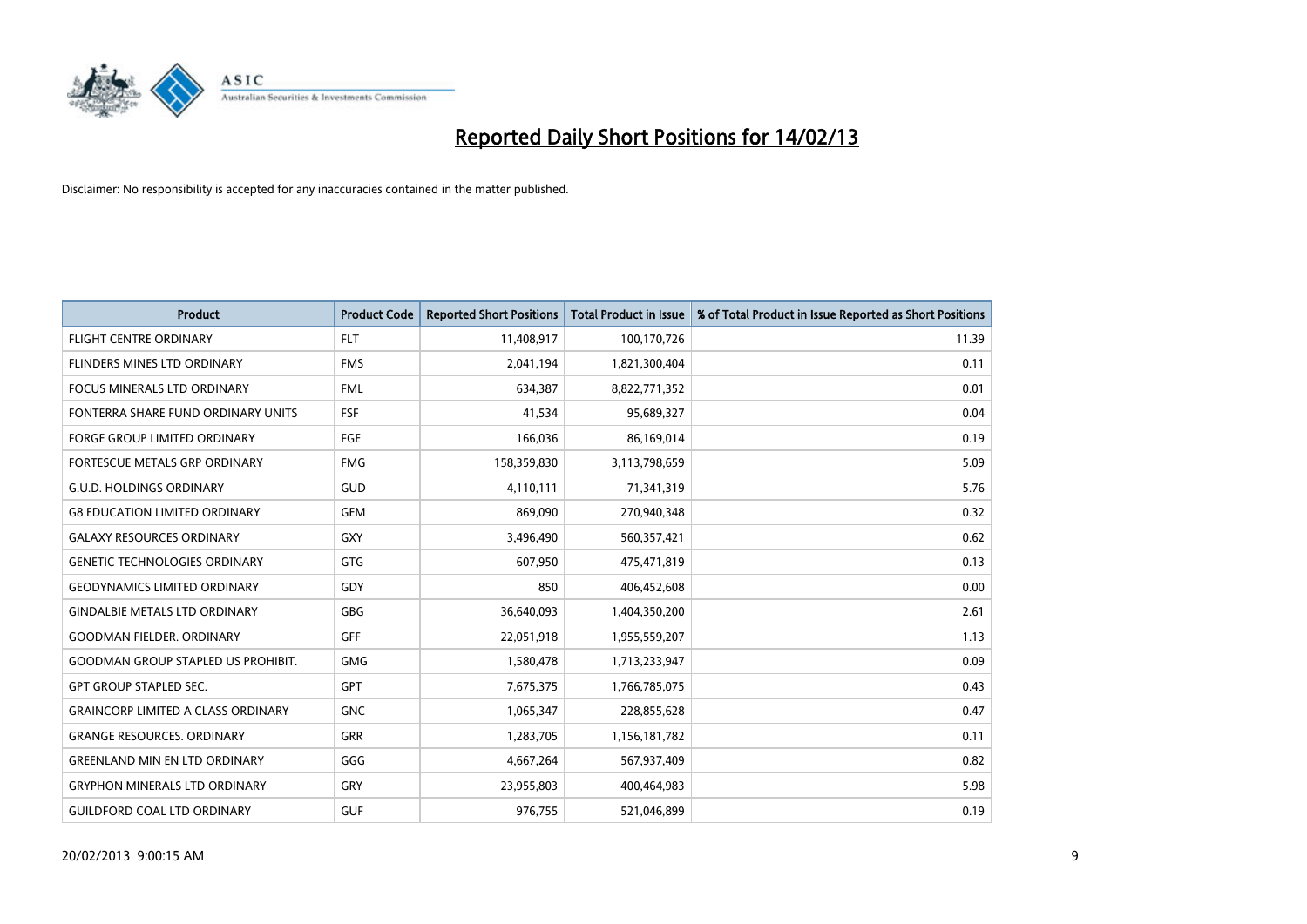

| <b>Product</b>                           | <b>Product Code</b> | <b>Reported Short Positions</b> | <b>Total Product in Issue</b> | % of Total Product in Issue Reported as Short Positions |
|------------------------------------------|---------------------|---------------------------------|-------------------------------|---------------------------------------------------------|
| <b>GUIARAT NRE COAL LTD ORDINARY</b>     | <b>GNM</b>          | 587,657                         | 1,376,138,678                 | 0.04                                                    |
| <b>GUNNS LIMITED ORDINARY</b>            | <b>GNS</b>          | 51,772,667                      | 848,401,559                   | 6.10                                                    |
| <b>GWA GROUP LTD ORDINARY</b>            | <b>GWA</b>          | 5,842,634                       | 304,706,899                   | 1.92                                                    |
| HARVEY NORMAN ORDINARY                   | <b>HVN</b>          | 116,013,297                     | 1,062,316,784                 | 10.92                                                   |
| HASTIE GROUP LIMITED ORDINARY            | <b>HST</b>          | 233,914                         | 137,353,504                   | 0.17                                                    |
| <b>HENDERSON GROUP CDI 1:1</b>           | <b>HGG</b>          | 1,382,269                       | 718,996,007                   | 0.19                                                    |
| HFA HOLDINGS LIMITED ORDINARY            | <b>HFA</b>          | 3,809                           | 117,332,831                   | 0.00                                                    |
| HIGHLANDS PACIFIC ORDINARY               | <b>HIG</b>          | 483,892                         | 789,132,854                   | 0.06                                                    |
| HILLGROVE RES LTD ORDINARY               | <b>HGO</b>          | 2,009,546                       | 1,022,760,221                 | 0.20                                                    |
| HILLS HOLDINGS LTD ORDINARY              | <b>HIL</b>          | 2,733,749                       | 246,500,444                   | 1.11                                                    |
| HORIZON OIL LIMITED ORDINARY             | <b>HZN</b>          | 32,591,992                      | 1,133,316,515                 | 2.88                                                    |
| <b>ICON ENERGY LIMITED ORDINARY</b>      | <b>ICN</b>          | 1,724,608                       | 533,391,210                   | 0.32                                                    |
| <b>IINET LIMITED ORDINARY</b>            | <b>IIN</b>          | 19,143                          | 161,238,847                   | 0.01                                                    |
| <b>ILUKA RESOURCES ORDINARY</b>          | ILU                 | 58,854,864                      | 418,700,517                   | 14.06                                                   |
| <b>IMDEX LIMITED ORDINARY</b>            | <b>IMD</b>          | 1,266,888                       | 210,473,188                   | 0.60                                                    |
| IMF (AUSTRALIA) LTD ORDINARY             | <b>IMF</b>          | 538,023                         | 123,201,716                   | 0.44                                                    |
| <b>INCITEC PIVOT ORDINARY</b>            | IPL                 | 6,045,879                       | 1,628,730,107                 | 0.37                                                    |
| <b>INDEPENDENCE GROUP ORDINARY</b>       | <b>IGO</b>          | 3,015,433                       | 232,882,535                   | 1.29                                                    |
| <b>INDOPHIL RESOURCES ORDINARY</b>       | <b>IRN</b>          | 342,939                         | 1,203,146,194                 | 0.03                                                    |
| <b>INFIGEN ENERGY STAPLED SECURITIES</b> | IFN                 | 2,967,949                       | 762,265,972                   | 0.39                                                    |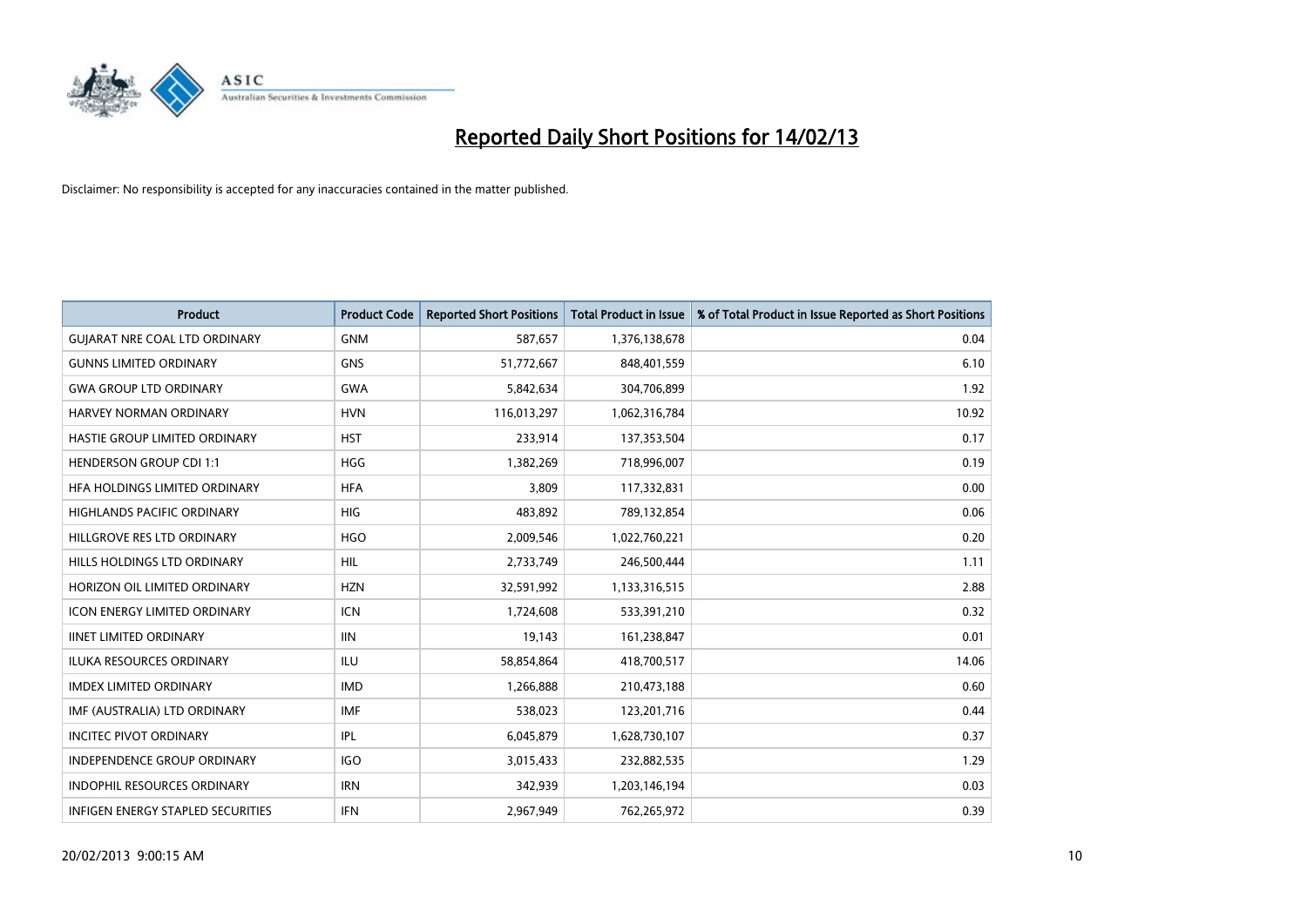

| <b>Product</b>                                  | <b>Product Code</b> | <b>Reported Short Positions</b> | <b>Total Product in Issue</b> | % of Total Product in Issue Reported as Short Positions |
|-------------------------------------------------|---------------------|---------------------------------|-------------------------------|---------------------------------------------------------|
| <b>INSURANCE AUSTRALIA ORDINARY</b>             | <b>IAG</b>          | 5,504,442                       | 2,079,034,021                 | 0.26                                                    |
| INTEGRATED RESEARCH ORDINARY                    | IRI                 | 132,269                         | 168,359,453                   | 0.08                                                    |
| <b>INTREPID MINES ORDINARY</b>                  | <b>IAU</b>          | 10,458,401                      | 555,519,374                   | 1.88                                                    |
| INVESTA OFFICE FUND STAPLED SECURITIES          | <b>IOF</b>          | 2,768,590                       | 614,047,458                   | 0.45                                                    |
| <b>INVOCARE LIMITED ORDINARY</b>                | <b>IVC</b>          | 2,988,831                       | 110,030,298                   | 2.72                                                    |
| <b>ION LIMITED ORDINARY</b>                     | <b>ION</b>          | 164,453                         | 256,365,105                   | 0.06                                                    |
| <b>IOOF HOLDINGS LTD ORDINARY</b>               | IFL                 | 1,383,495                       | 232,091,225                   | 0.60                                                    |
| <b>IRESS LIMITED ORDINARY</b>                   | <b>IRE</b>          | 1,885,609                       | 128,620,231                   | 1.47                                                    |
| <b>IRON ORE HOLDINGS ORDINARY</b>               | <b>IOH</b>          | 39,352                          | 161,174,005                   | 0.02                                                    |
| ISHARES S&P HIGH DIV ISHARES S&P HIGH DIV       | <b>IHD</b>          | 255                             | 8,008,526                     | 0.00                                                    |
| <b>IVANHOE AUSTRALIA ORDINARY</b>               | IVA.                | 1,310,184                       | 723,714,943                   | 0.18                                                    |
| <b>IAMES HARDIE INDUST CHESS DEPOSITARY INT</b> | <b>IHX</b>          | 7,627,274                       | 440,917,727                   | 1.73                                                    |
| <b>JB HI-FI LIMITED ORDINARY</b>                | <b>IBH</b>          | 19,626,991                      | 98,850,643                    | 19.86                                                   |
| <b>JUMBO INTERACTIVE ORDINARY</b>               | <b>JIN</b>          | 5,925                           | 43,112,560                    | 0.01                                                    |
| <b>JUPITER MINES ORDINARY</b>                   | <b>IMS</b>          | 2,017                           | 2,281,835,383                 | 0.00                                                    |
| KAGARA LTD ORDINARY                             | <b>KZL</b>          | 3,034,733                       | 798,953,117                   | 0.38                                                    |
| KANGAROO RES LTD ORDINARY                       | <b>KRL</b>          | 92,967                          | 3,434,430,012                 | 0.00                                                    |
| KAROON GAS AUSTRALIA ORDINARY                   | <b>KAR</b>          | 184,806                         | 221,420,769                   | 0.08                                                    |
| KATHMANDU HOLD LTD ORDINARY                     | <b>KMD</b>          | 42,209                          | 200,215,894                   | 0.02                                                    |
| <b>KBL MINING LIMITED ORDINARY</b>              | <b>KBL</b>          | 1,820                           | 293,535,629                   | 0.00                                                    |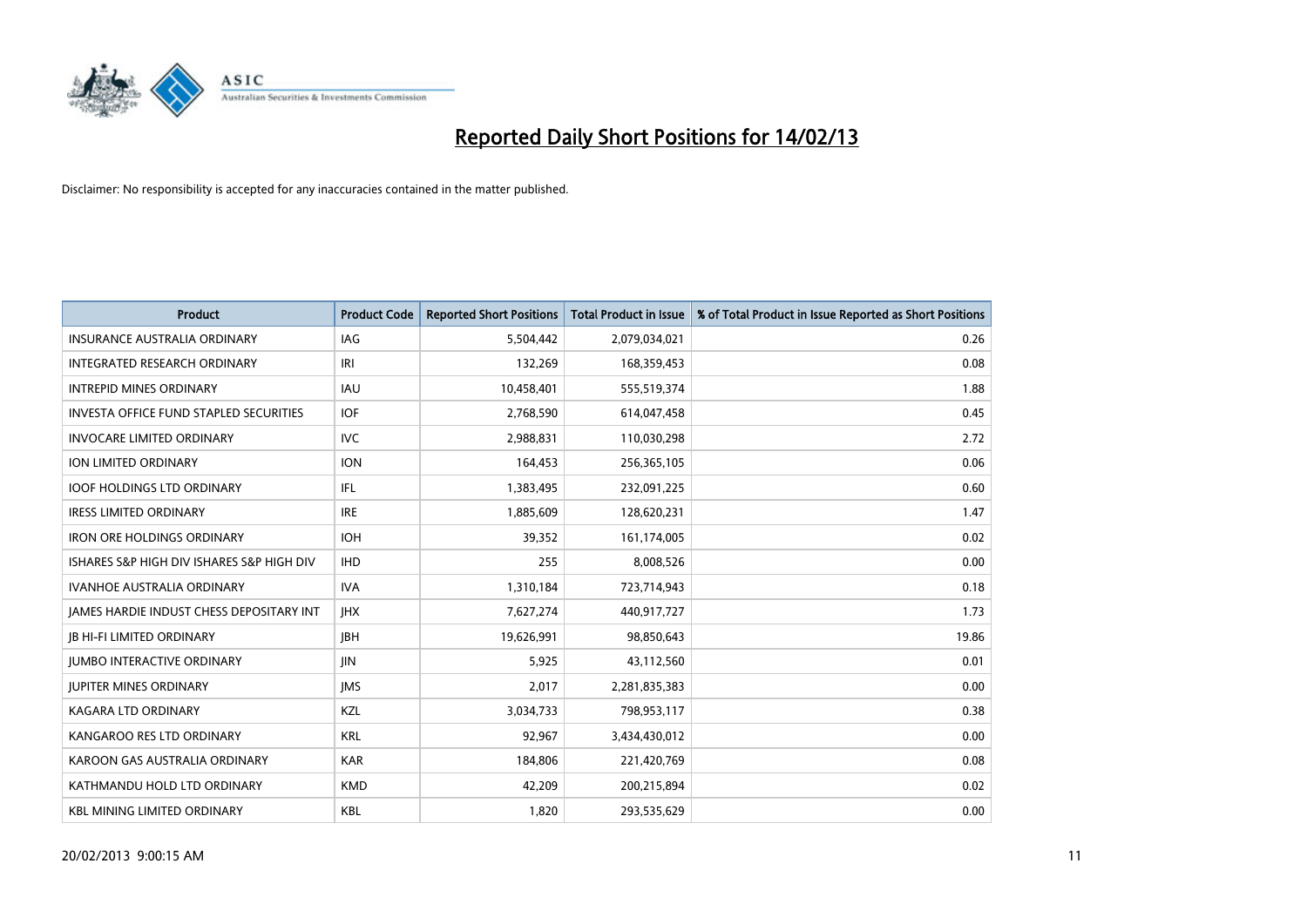

| <b>Product</b>                        | <b>Product Code</b> | <b>Reported Short Positions</b> | <b>Total Product in Issue</b> | % of Total Product in Issue Reported as Short Positions |
|---------------------------------------|---------------------|---------------------------------|-------------------------------|---------------------------------------------------------|
| KINGSGATE CONSOLID. ORDINARY          | <b>KCN</b>          | 12,371,192                      | 151,828,173                   | 8.15                                                    |
| KINGSROSE MINING LTD ORDINARY         | <b>KRM</b>          | 222,142                         | 291,959,871                   | 0.08                                                    |
| LEIGHTON HOLDINGS ORDINARY            | LEI                 | 9,002,455                       | 337, 164, 188                 | 2.67                                                    |
| LEND LEASE GROUP UNIT/ORD STAPLED     | LLC                 | 4,539,082                       | 574,351,883                   | 0.79                                                    |
| LINC ENERGY LTD ORDINARY              | <b>LNC</b>          | 16,059,071                      | 517,770,424                   | 3.10                                                    |
| LIQUEFIED NATURAL ORDINARY            | LNG                 | 119,900                         | 267,699,015                   | 0.04                                                    |
| LYCOPODIUM LIMITED ORDINARY           | <b>LYL</b>          | 403                             | 38,755,103                    | 0.00                                                    |
| LYNAS CORPORATION ORDINARY            | <b>LYC</b>          | 176,729,525                     | 1,960,801,292                 | 9.01                                                    |
| <b>M2 TELECOMMUNICATION ORDINARY</b>  | <b>MTU</b>          | 7,264,447                       | 158,016,251                   | 4.60                                                    |
| <b>MACA LIMITED ORDINARY</b>          | <b>MLD</b>          | 970,625                         | 150,000,000                   | 0.65                                                    |
| MACMAHON HOLDINGS ORDINARY            | <b>MAH</b>          | 11,079,633                      | 1,261,699,966                 | 0.88                                                    |
| MACQ ATLAS ROADS GRP ORDINARY STAPLED | <b>MQA</b>          | 4,474,818                       | 478,531,436                   | 0.94                                                    |
| MACQUARIE GROUP LTD ORDINARY          | <b>MOG</b>          | 4,291,383                       | 339,180,329                   | 1.27                                                    |
| <b>MATRIX C &amp; E LTD ORDINARY</b>  | <b>MCE</b>          | 3,731,661                       | 94,555,428                    | 3.95                                                    |
| MAVERICK DRILLING ORDINARY            | <b>MAD</b>          | 9,893,071                       | 452,726,751                   | 2.19                                                    |
| MCMILLAN SHAKESPEARE ORDINARY         | <b>MMS</b>          | 379,871                         | 74,523,965                    | 0.51                                                    |
| MEDUSA MINING LTD ORDINARY            | <b>MML</b>          | 3,189,887                       | 188,903,911                   | 1.69                                                    |
| MELBOURNE IT LIMITED ORDINARY         | <b>MLB</b>          | 498,765                         | 82,451,363                    | 0.60                                                    |
| MEO AUSTRALIA LTD ORDINARY            | <b>MEO</b>          | 417,047                         | 627,264,587                   | 0.07                                                    |
| MERMAID MARINE ORDINARY               | <b>MRM</b>          | 533,728                         | 223,832,900                   | 0.24                                                    |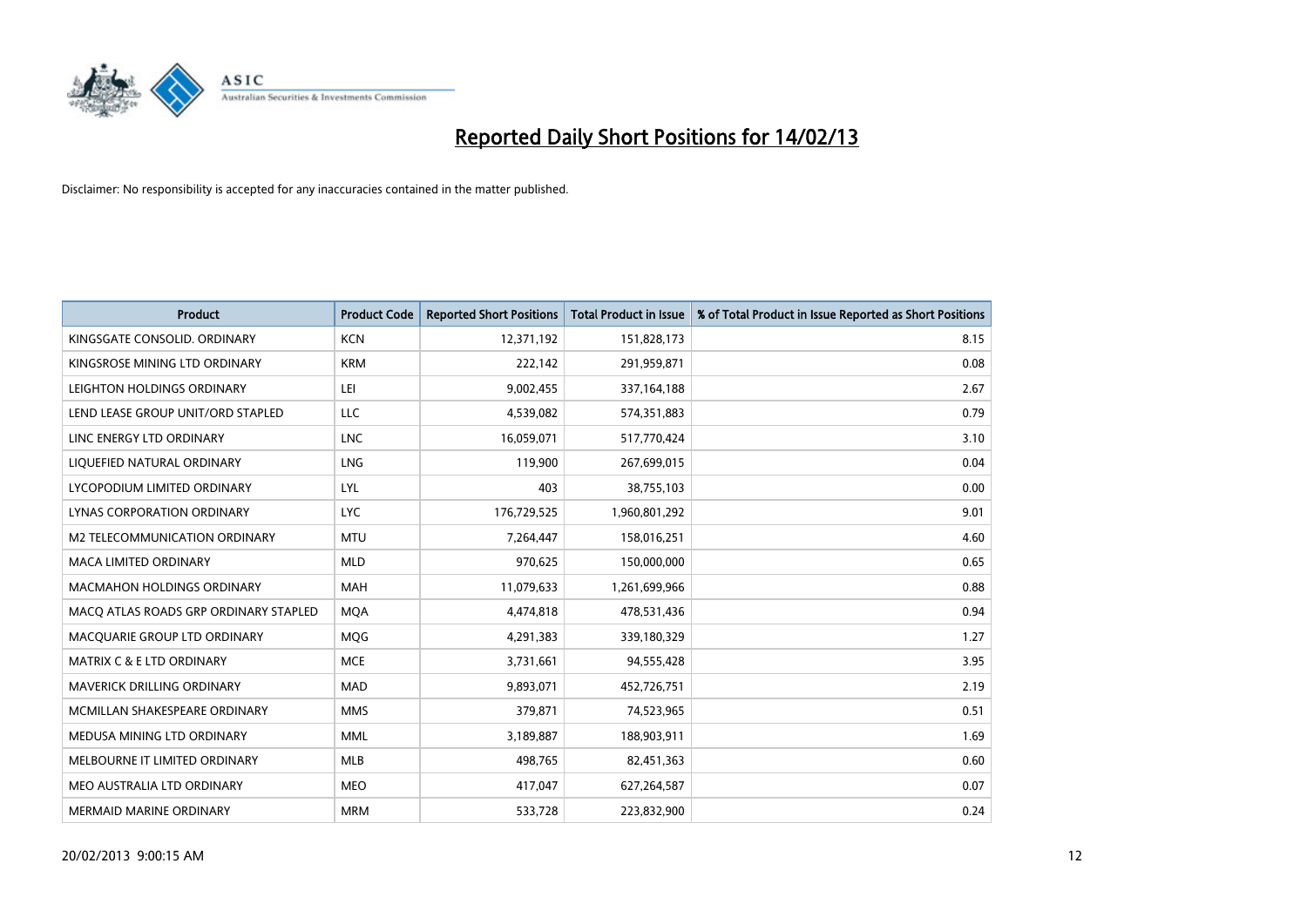

| <b>Product</b>                       | <b>Product Code</b> | <b>Reported Short Positions</b> | <b>Total Product in Issue</b> | % of Total Product in Issue Reported as Short Positions |
|--------------------------------------|---------------------|---------------------------------|-------------------------------|---------------------------------------------------------|
| MESOBLAST LIMITED ORDINARY           | <b>MSB</b>          | 15,206,004                      | 287,840,322                   | 5.28                                                    |
| METALS X LIMITED ORDINARY            | <b>MLX</b>          | 90,767                          | 1,651,766,110                 | 0.01                                                    |
| METCASH LIMITED ORDINARY             | <b>MTS</b>          | 98,977,509                      | 880,704,786                   | 11.24                                                   |
| METMINCO LIMITED ORDINARY            | <b>MNC</b>          | 54,825                          | 1,749,543,023                 | 0.00                                                    |
| MICLYN EXP OFFSHR ORDINARY           | <b>MIO</b>          | 8,842                           | 278,639,188                   | 0.00                                                    |
| MILTON CORPORATION ORDINARY          | <b>MLT</b>          | 12,800                          | 121,625,655                   | 0.01                                                    |
| MINCOR RESOURCES NL ORDINARY         | <b>MCR</b>          | 2,252,597                       | 188,208,274                   | 1.20                                                    |
| MINERAL DEPOSITS ORDINARY            | <b>MDL</b>          | 737,530                         | 83,538,786                    | 0.88                                                    |
| MINERAL RESOURCES, ORDINARY          | <b>MIN</b>          | 3,138,381                       | 185,724,169                   | 1.69                                                    |
| MIRABELA NICKEL LTD ORDINARY         | <b>MBN</b>          | 10,512,773                      | 876,765,094                   | 1.20                                                    |
| MIRVAC GROUP STAPLED SECURITIES      | <b>MGR</b>          | 7,569,439                       | 3,425,587,451                 | 0.22                                                    |
| MOLOPO ENERGY LTD ORDINARY           | <b>MPO</b>          | 926,512                         | 246,230,752                   | 0.38                                                    |
| MONADELPHOUS GROUP ORDINARY          | <b>MND</b>          | 7,206,512                       | 90,663,543                    | 7.95                                                    |
| MORTGAGE CHOICE LTD ORDINARY         | <b>MOC</b>          | 2,342,279                       | 123,431,282                   | 1.90                                                    |
| <b>MOUNT GIBSON IRON ORDINARY</b>    | <b>MGX</b>          | 1,478,528                       | 1,090,584,232                 | 0.14                                                    |
| MULTIPLEX SITES SITES                | <b>MXUPA</b>        | 602                             | 4,500,000                     | 0.01                                                    |
| <b>MURCHISON METALS LTD ORDINARY</b> | <b>MMX</b>          | 5,899,804                       | 450,497,346                   | 1.31                                                    |
| <b>MYER HOLDINGS LTD ORDINARY</b>    | <b>MYR</b>          | 80,595,115                      | 583,384,551                   | 13.82                                                   |
| <b>MYSTATE LIMITED ORDINARY</b>      | <b>MYS</b>          | 22,399                          | 87,117,374                    | 0.03                                                    |
| NATIONAL AUST. BANK ORDINARY         | <b>NAB</b>          | 11,555,998                      | 2,342,259,881                 | 0.49                                                    |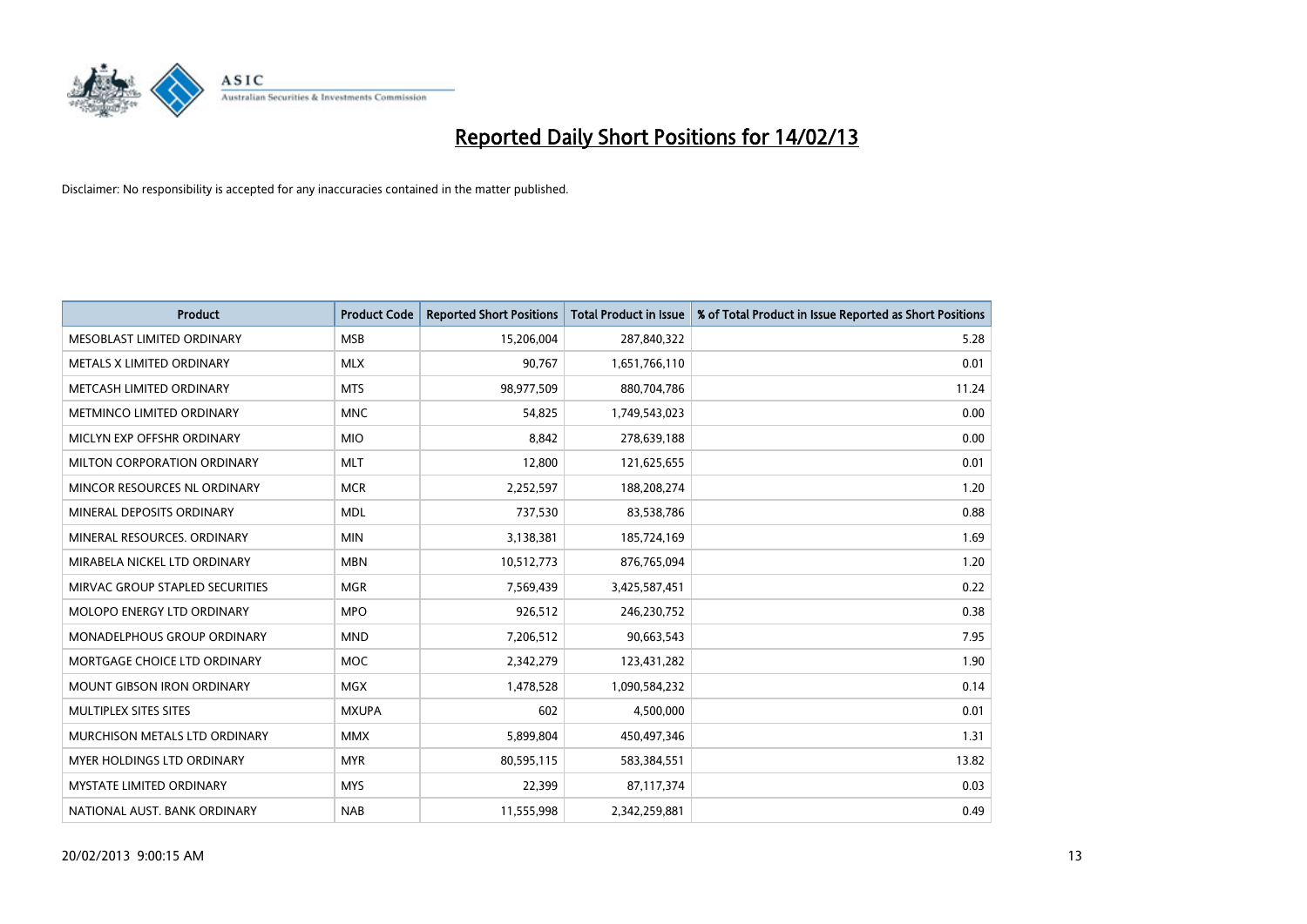

| <b>Product</b>                        | <b>Product Code</b> | <b>Reported Short Positions</b> | <b>Total Product in Issue</b> | % of Total Product in Issue Reported as Short Positions |
|---------------------------------------|---------------------|---------------------------------|-------------------------------|---------------------------------------------------------|
| NAVITAS LIMITED ORDINARY              | <b>NVT</b>          | 11,329,580                      | 375,367,918                   | 3.02                                                    |
| NEON ENERGY LIMITED ORDINARY          | <b>NEN</b>          | 2,592,602                       | 549,844,091                   | 0.47                                                    |
| NEW HOPE CORPORATION ORDINARY         | <b>NHC</b>          | 2,341,458                       | 830,563,352                   | 0.28                                                    |
| NEW STANDARD ENERGY ORDINARY          | <b>NSE</b>          | 322,032                         | 305,331,847                   | 0.11                                                    |
| NEWCREST MINING ORDINARY              | <b>NCM</b>          | 3,642,372                       | 765,906,839                   | 0.48                                                    |
| NEWS CORP A NON-VOTING CDI            | <b>NWSLV</b>        | 2,345,532                       | 1,526,264,206                 | 0.15                                                    |
| NEWS CORP B VOTING CDI                | <b>NWS</b>          | 559,947                         | 798,520,953                   | 0.07                                                    |
| NEWSAT LIMITED ORDINARY               | <b>NWT</b>          | 58,617                          | 233,052,157                   | 0.03                                                    |
| NEXTDC LIMITED ORDINARY               | <b>NXT</b>          | 3,769,434                       | 172,602,288                   | 2.18                                                    |
| NEXUS ENERGY LIMITED ORDINARY         | <b>NXS</b>          | 10,892,916                      | 1,329,821,159                 | 0.82                                                    |
| NIDO PETROLEUM ORDINARY               | <b>NDO</b>          | 105,313                         | 1,906,373,341                 | 0.01                                                    |
| NOBLE MINERAL RES ORDINARY            | <b>NMG</b>          | 2,903,432                       | 666,397,952                   | 0.44                                                    |
| NORFOLK GROUP ORDINARY                | <b>NFK</b>          | 50                              | 158,890,730                   | 0.00                                                    |
| NORTHERN IRON LTD ORDINARY            | <b>NFE</b>          | 2,151,371                       | 484,405,314                   | 0.44                                                    |
| NORTHERN STAR ORDINARY                | <b>NST</b>          | 5,023,398                       | 424,277,027                   | 1.18                                                    |
| NRW HOLDINGS LIMITED ORDINARY         | <b>NWH</b>          | 4,373,520                       | 278,888,011                   | 1.57                                                    |
| NUFARM LIMITED ORDINARY               | <b>NUF</b>          | 5,416,129                       | 262,796,891                   | 2.06                                                    |
| OAKTON LIMITED ORDINARY               | <b>OKN</b>          | 114                             | 91,721,874                    | 0.00                                                    |
| OCEANAGOLD CORP. CHESS DEPOSITARY INT | <b>OGC</b>          | 2,040,469                       | 293,517,918                   | 0.70                                                    |
| OIL SEARCH LTD ORDINARY               | <b>OSH</b>          | 22,949,129                      | 1,334,756,742                 | 1.72                                                    |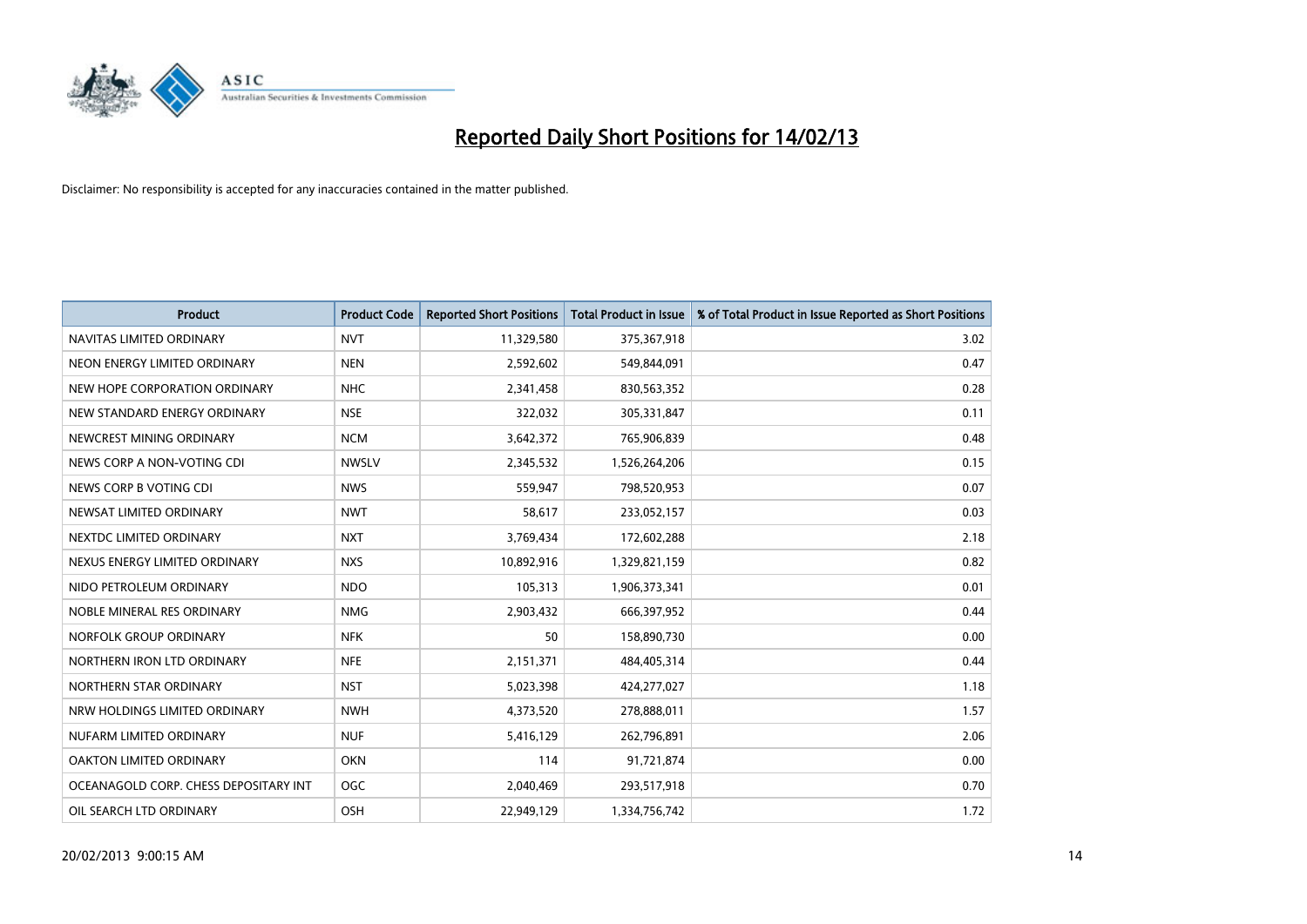

| <b>Product</b>               | <b>Product Code</b> | <b>Reported Short Positions</b> | <b>Total Product in Issue</b> | % of Total Product in Issue Reported as Short Positions |
|------------------------------|---------------------|---------------------------------|-------------------------------|---------------------------------------------------------|
| OM HOLDINGS LIMITED ORDINARY | <b>OMH</b>          | 4,051,028                       | 673,423,337                   | 0.60                                                    |
| ORICA LIMITED ORDINARY       | ORI                 | 3,297,006                       | 366,686,516                   | 0.90                                                    |
| ORIGIN ENERGY ORDINARY       | <b>ORG</b>          | 11,925,002                      | 1,094,031,475                 | 1.09                                                    |
| OROCOBRE LIMITED ORDINARY    | <b>ORE</b>          | 273,453                         | 117,745,140                   | 0.23                                                    |
| OROTONGROUP LIMITED ORDINARY | ORL                 | 26,672                          | 40,880,902                    | 0.07                                                    |
| ORPHEUS ENERGY LTD ORDINARY  | <b>OEG</b>          | 67,200                          | 130,475,919                   | 0.05                                                    |
| OZ MINERALS ORDINARY         | OZL                 | 10,032,716                      | 303,470,022                   | 3.31                                                    |
| PACIFIC BRANDS ORDINARY      | <b>PBG</b>          | 13,534,355                      | 912,915,695                   | 1.48                                                    |
| PALADIN ENERGY LTD ORDINARY  | <b>PDN</b>          | 108,253,781                     | 836,825,651                   | 12.94                                                   |
| PANAUST LIMITED ORDINARY     | PNA                 | 2,102,974                       | 606,155,069                   | 0.35                                                    |
| PANORAMIC RESOURCES ORDINARY | PAN                 | 1,133,432                       | 256,058,555                   | 0.44                                                    |
| PAPERLINX LIMITED ORDINARY   | <b>PPX</b>          | 68,231                          | 609,280,761                   | 0.01                                                    |
| PAPILLON RES LTD ORDINARY    | PIR                 | 1,131,381                       | 297,028,210                   | 0.38                                                    |
| PATTIES FOODS LTD ORDINARY   | PFL                 | 5,025                           | 139,065,639                   | 0.00                                                    |
| PEET LIMITED ORDINARY        | <b>PPC</b>          | 3,320,352                       | 321,013,141                   | 1.03                                                    |
| PERILYA LIMITED ORDINARY     | PEM                 | 3,524                           | 769,316,426                   | 0.00                                                    |
| PERPETUAL LIMITED ORDINARY   | PPT                 | 2,154,932                       | 41,980,678                    | 5.13                                                    |
| PERSEUS MINING LTD ORDINARY  | PRU                 | 22,298,425                      | 457,962,088                   | 4.87                                                    |
| PHARMAXIS LTD ORDINARY       | <b>PXS</b>          | 9,428,827                       | 308,543,389                   | 3.06                                                    |
| PHOSPHAGENICS LTD. ORDINARY  | <b>POH</b>          | 1,035,000                       | 1,020,215,957                 | 0.10                                                    |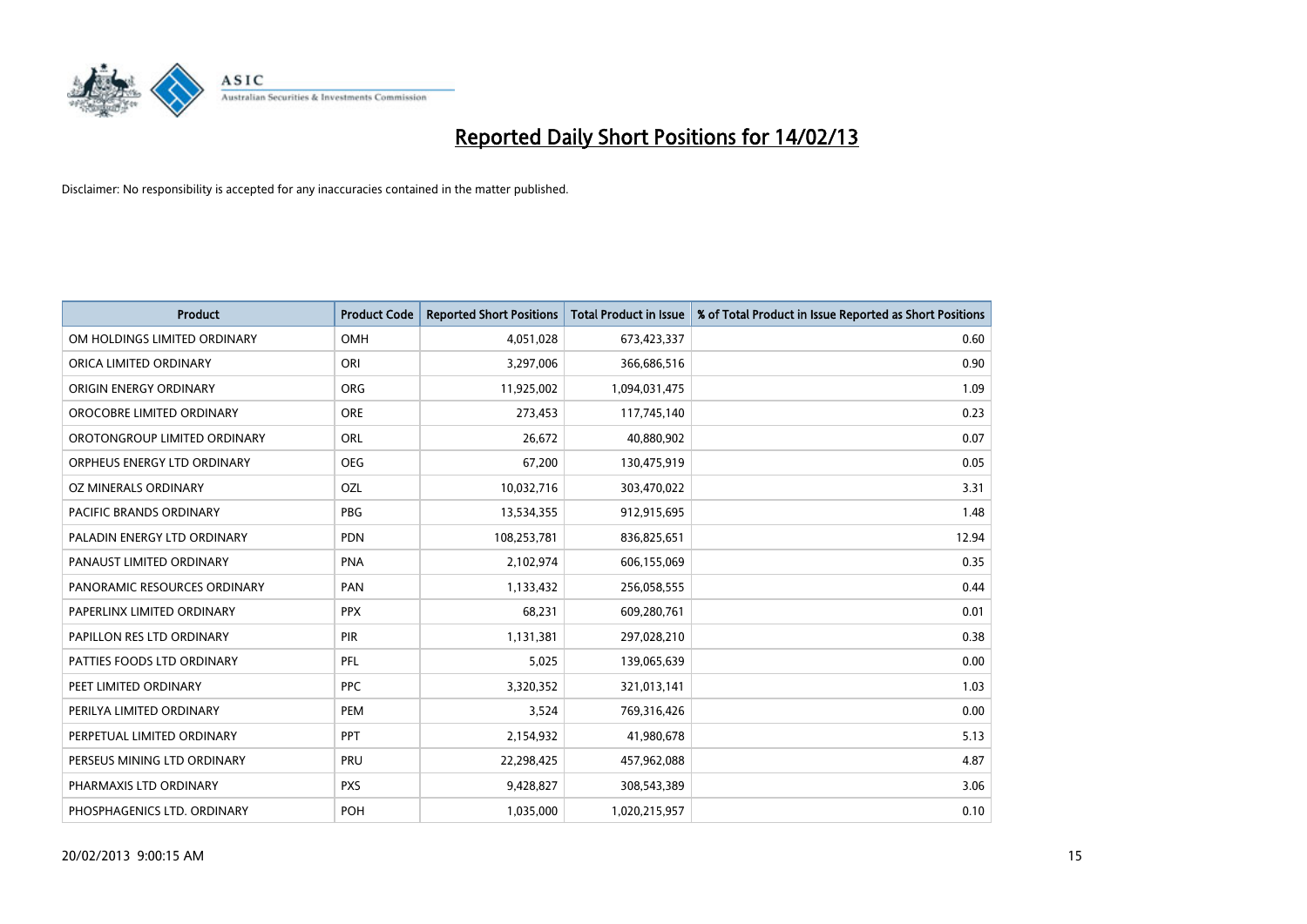

| <b>Product</b>                    | <b>Product Code</b> | <b>Reported Short Positions</b> | <b>Total Product in Issue</b> | % of Total Product in Issue Reported as Short Positions |
|-----------------------------------|---------------------|---------------------------------|-------------------------------|---------------------------------------------------------|
| PLATINUM ASSET ORDINARY           | <b>PTM</b>          | 10,252,823                      | 561,347,878                   | 1.83                                                    |
| PLATINUM AUSTRALIA ORDINARY       | <b>PLA</b>          | 836,127                         | 504,968,043                   | 0.17                                                    |
| PMP LIMITED ORDINARY              | <b>PMP</b>          | 179,842                         | 323,781,124                   | 0.06                                                    |
| PRAIRIE DOWNS METALS ORDINARY     | <b>PDZ</b>          | 4,537                           | 104,440,598                   | 0.00                                                    |
| PREMIER INVESTMENTS ORDINARY      | <b>PMV</b>          | 779,184                         | 155,260,478                   | 0.50                                                    |
| PRIMA BIOMED LTD ORDINARY         | <b>PRR</b>          | 6,958,810                       | 1,066,063,388                 | 0.65                                                    |
| PRIMARY HEALTH CARE ORDINARY      | <b>PRY</b>          | 15,950,370                      | 502,983,554                   | 3.17                                                    |
| PROGRAMMED ORDINARY               | <b>PRG</b>          | 179,132                         | 118,177,001                   | 0.15                                                    |
| PURA VIDA ENERGY NL ORDINARY      | <b>PVD</b>          | 157,040                         | 59,983,514                    | 0.26                                                    |
| OANTAS AIRWAYS ORDINARY           | QAN                 | 18,194,493                      | 2,253,918,425                 | 0.81                                                    |
| OBE INSURANCE GROUP ORDINARY      | <b>OBE</b>          | 49,910,420                      | 1,196,747,582                 | 4.17                                                    |
| ORXPHARMA LTD ORDINARY            | <b>QRX</b>          | 130,762                         | 144,644,706                   | 0.09                                                    |
| <b>QUBE HOLDINGS LTD ORDINARY</b> | QUB                 | 10,862,269                      | 926,489,845                   | 1.17                                                    |
| RAMELIUS RESOURCES ORDINARY       | <b>RMS</b>          | 5,043,209                       | 337,296,949                   | 1.50                                                    |
| RAMSAY HEALTH CARE ORDINARY       | <b>RHC</b>          | 2,498,033                       | 202,081,252                   | 1.24                                                    |
| <b>RCR TOMLINSON ORDINARY</b>     | <b>RCR</b>          | 50,752                          | 132,431,265                   | 0.04                                                    |
| <b>REA GROUP ORDINARY</b>         | <b>REA</b>          | 46,034                          | 131,714,699                   | 0.03                                                    |
| <b>RECKON LIMITED ORDINARY</b>    | <b>RKN</b>          | 452,970                         | 129,488,015                   | 0.35                                                    |
| <b>RED 5 LIMITED ORDINARY</b>     | <b>RED</b>          | 384,763                         | 135,488,008                   | 0.28                                                    |
| <b>RED FORK ENERGY ORDINARY</b>   | <b>RFE</b>          | 3,392,715                       | 384,951,719                   | 0.88                                                    |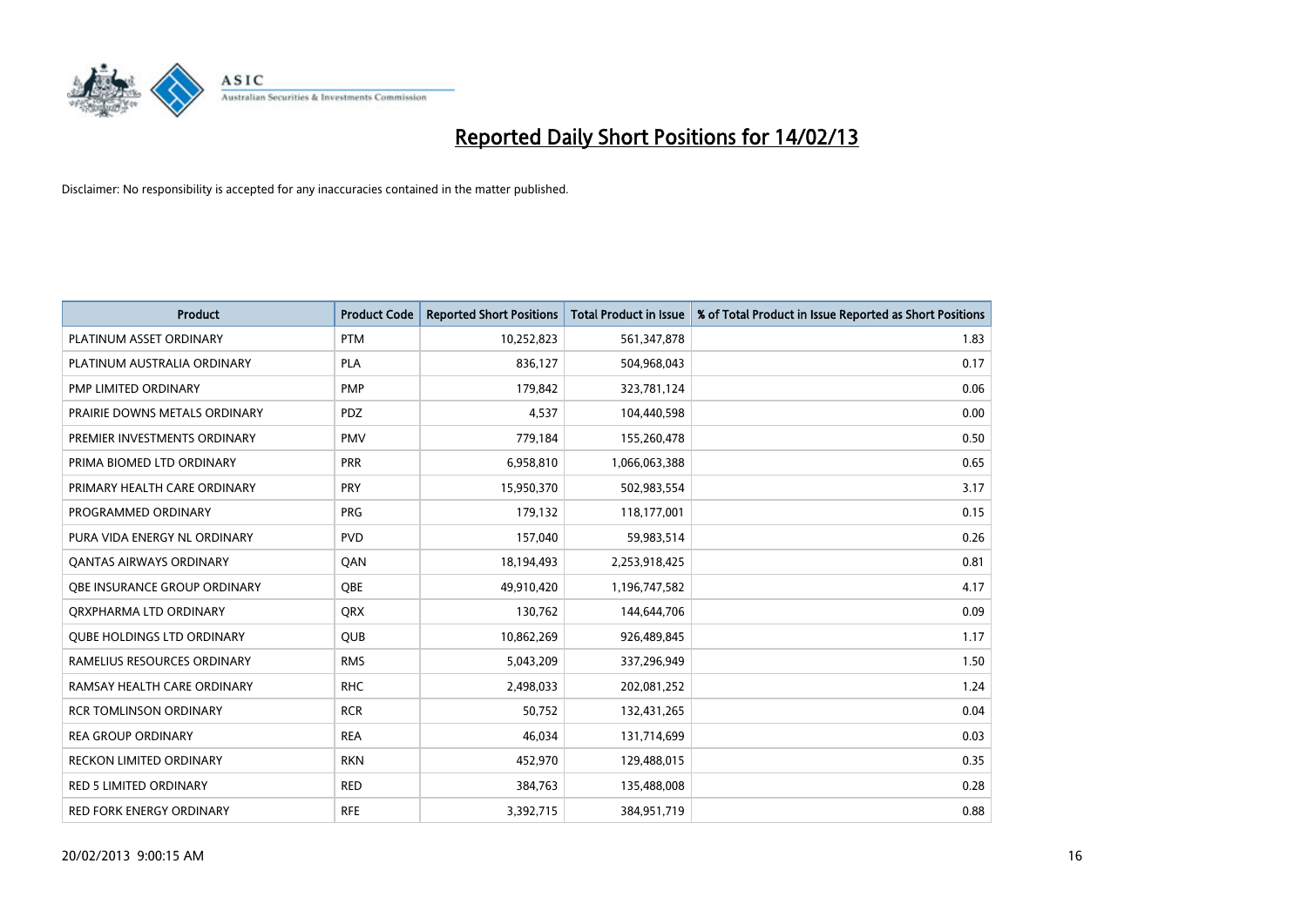

| <b>Product</b>                      | <b>Product Code</b> | <b>Reported Short Positions</b> | <b>Total Product in Issue</b> | % of Total Product in Issue Reported as Short Positions |
|-------------------------------------|---------------------|---------------------------------|-------------------------------|---------------------------------------------------------|
| REDBANK ENERGY LTD ORDINARY         | AEJ                 | 13                              | 786,287                       | 0.00                                                    |
| REDFLEX HOLDINGS ORDINARY           | <b>RDF</b>          | 1,023                           | 110,762,310                   | 0.00                                                    |
| REECE AUSTRALIA LTD. ORDINARY       | <b>REH</b>          | 10,501                          | 99,600,000                    | 0.01                                                    |
| REGIS RESOURCES ORDINARY            | <b>RRL</b>          | 6,914,530                       | 473,975,396                   | 1.46                                                    |
| RESMED INC CDI 10:1                 | <b>RMD</b>          | 12,501,628                      | 1,556,242,300                 | 0.80                                                    |
| <b>RESOLUTE MINING ORDINARY</b>     | <b>RSG</b>          | 1,791,137                       | 643,094,224                   | 0.28                                                    |
| <b>RESOURCE GENERATION ORDINARY</b> | <b>RES</b>          | 73                              | 263,345,652                   | 0.00                                                    |
| RETAIL FOOD GROUP ORDINARY          | <b>RFG</b>          | 273,702                         | 130,087,856                   | 0.21                                                    |
| REVERSE CORP LIMITED ORDINARY       | <b>REF</b>          | 100                             | 92,382,175                    | 0.00                                                    |
| REX MINERALS LIMITED ORDINARY       | <b>RXM</b>          | 2,463,041                       | 188,907,284                   | 1.30                                                    |
| <b>RHG LIMITED ORDINARY</b>         | <b>RHG</b>          | 51,724                          | 308,483,177                   | 0.02                                                    |
| RIALTO ENERGY ORDINARY              | <b>RIA</b>          | 41                              | 672,259,992                   | 0.00                                                    |
| RIDLEY CORPORATION ORDINARY         | <b>RIC</b>          | 59,069                          | 307,817,071                   | 0.02                                                    |
| RIO TINTO LIMITED ORDINARY          | <b>RIO</b>          | 8,232,098                       | 435,758,720                   | 1.89                                                    |
| ROC OIL COMPANY ORDINARY            | <b>ROC</b>          | 1,306,867                       | 683,235,552                   | 0.19                                                    |
| <b>RURALCO HOLDINGS ORDINARY</b>    | <b>RHL</b>          | 12,000                          | 55,019,284                    | 0.02                                                    |
| SAI GLOBAL LIMITED ORDINARY         | SAI                 | 2,884,707                       | 206,963,533                   | 1.39                                                    |
| SALMAT LIMITED ORDINARY             | <b>SLM</b>          | 488,000                         | 159,812,799                   | 0.31                                                    |
| SAMSON OIL & GAS LTD ORDINARY       | SSN                 | 7,157,653                       | 1,985,896,471                 | 0.36                                                    |
| SANDFIRE RESOURCES ORDINARY         | <b>SFR</b>          | 3,275,617                       | 153,590,968                   | 2.13                                                    |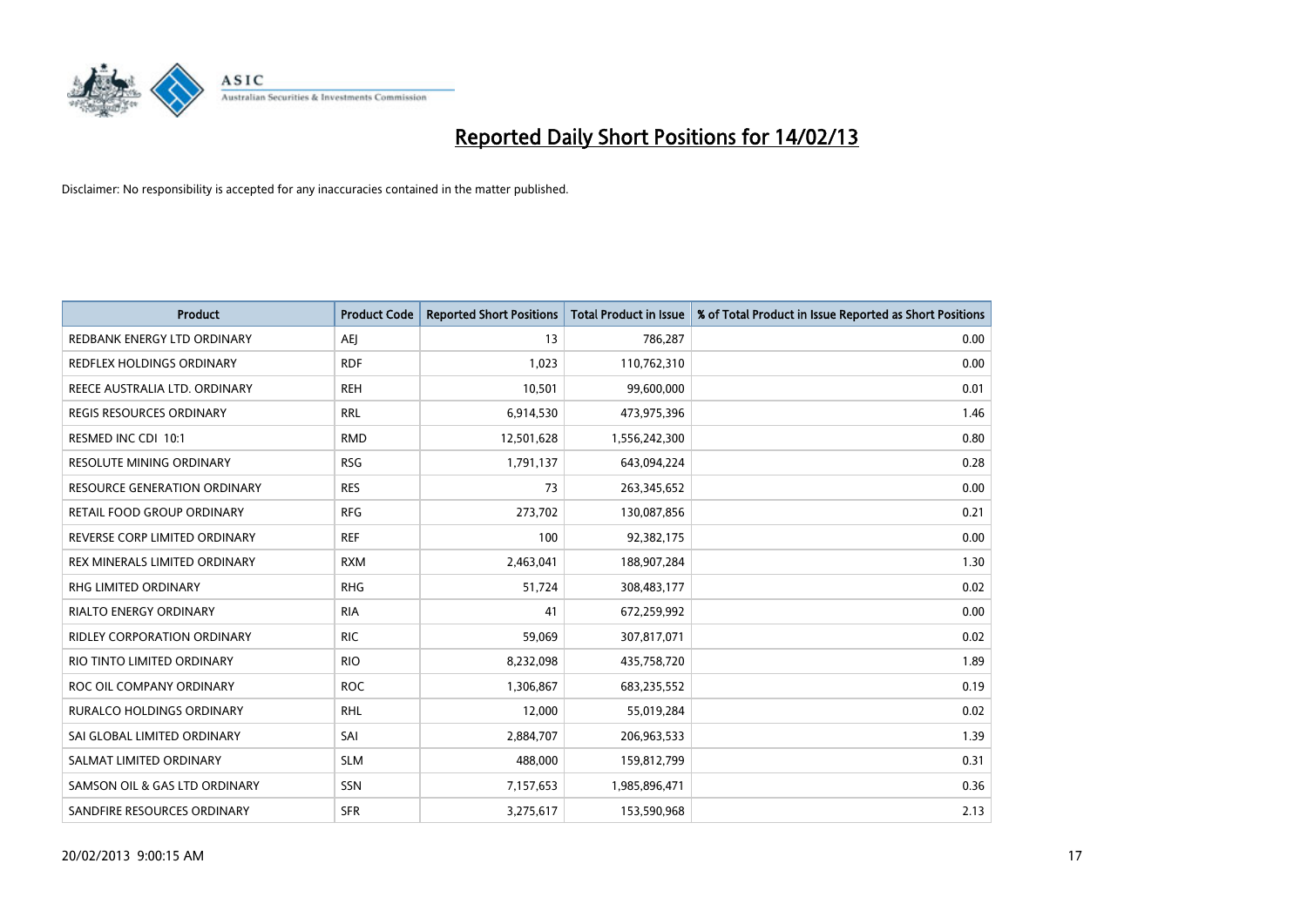

| <b>Product</b>                               | <b>Product Code</b> | <b>Reported Short Positions</b> | <b>Total Product in Issue</b> | % of Total Product in Issue Reported as Short Positions |
|----------------------------------------------|---------------------|---------------------------------|-------------------------------|---------------------------------------------------------|
| <b>SANTOS LTD ORDINARY</b>                   | <b>STO</b>          | 3,311,896                       | 958,897,583                   | 0.35                                                    |
| SARACEN MINERAL ORDINARY                     | <b>SAR</b>          | 9,110,984                       | 595,263,186                   | 1.53                                                    |
| <b>SCA PROPERTY GROUP STAPLED SECURITIES</b> | SCP                 | 17,679,499                      | 585,455,114                   | 3.02                                                    |
| SEDGMAN LIMITED ORDINARY                     | <b>SDM</b>          | 136,013                         | 217,623,797                   | 0.06                                                    |
| <b>SEEK LIMITED ORDINARY</b>                 | <b>SEK</b>          | 16,753,426                      | 337,101,307                   | 4.97                                                    |
| SENEX ENERGY LIMITED ORDINARY                | SXY                 | 1,617,079                       | 1,140,804,837                 | 0.14                                                    |
| SERVICE STREAM ORDINARY                      | <b>SSM</b>          | 100                             | 283,418,867                   | 0.00                                                    |
| SEVEN GROUP HOLDINGS ORDINARY                | <b>SVW</b>          | 3,334,467                       | 307,410,281                   | 1.08                                                    |
| SEVEN WEST MEDIA LTD ORDINARY                | <b>SWM</b>          | 20,674,619                      | 999,160,872                   | 2.07                                                    |
| SIGMA PHARMACEUTICAL ORDINARY                | <b>SIP</b>          | 5,420,047                       | 1,162,669,614                 | 0.47                                                    |
| SIHAYO GOLD LIMITED ORDINARY                 | <b>SIH</b>          |                                 | 799, 377, 748                 | 0.00                                                    |
| <b>SILEX SYSTEMS ORDINARY</b>                | <b>SLX</b>          | 1,247,655                       | 170,232,464                   | 0.73                                                    |
| SILVER CHEF LIMITED ORDINARY                 | SIV                 | 7,802                           | 27,222,919                    | 0.03                                                    |
| SILVER LAKE RESOURCE ORDINARY                | <b>SLR</b>          | 3,350,353                       | 379,048,750                   | 0.88                                                    |
| SIMS METAL MGMT LTD ORDINARY                 | SGM                 | 9,019,432                       | 204,300,941                   | 4.41                                                    |
| SINGAPORE TELECOMM. CHESS DEPOSITARY INT     | <b>SGT</b>          | 9,647,426                       | 164,748,297                   | 5.86                                                    |
| SIRIUS RESOURCES NL ORDINARY                 | <b>SIR</b>          | 70,509                          | 223,434,586                   | 0.03                                                    |
| SIRTEX MEDICAL ORDINARY                      | <b>SRX</b>          | 136,828                         | 55,768,136                    | 0.25                                                    |
| SKILLED GROUP LTD ORDINARY                   | <b>SKE</b>          | 4,012,353                       | 233,487,276                   | 1.72                                                    |
| SKY NETWORK ORDINARY                         | <b>SKT</b>          | 178,001                         | 389,139,785                   | 0.05                                                    |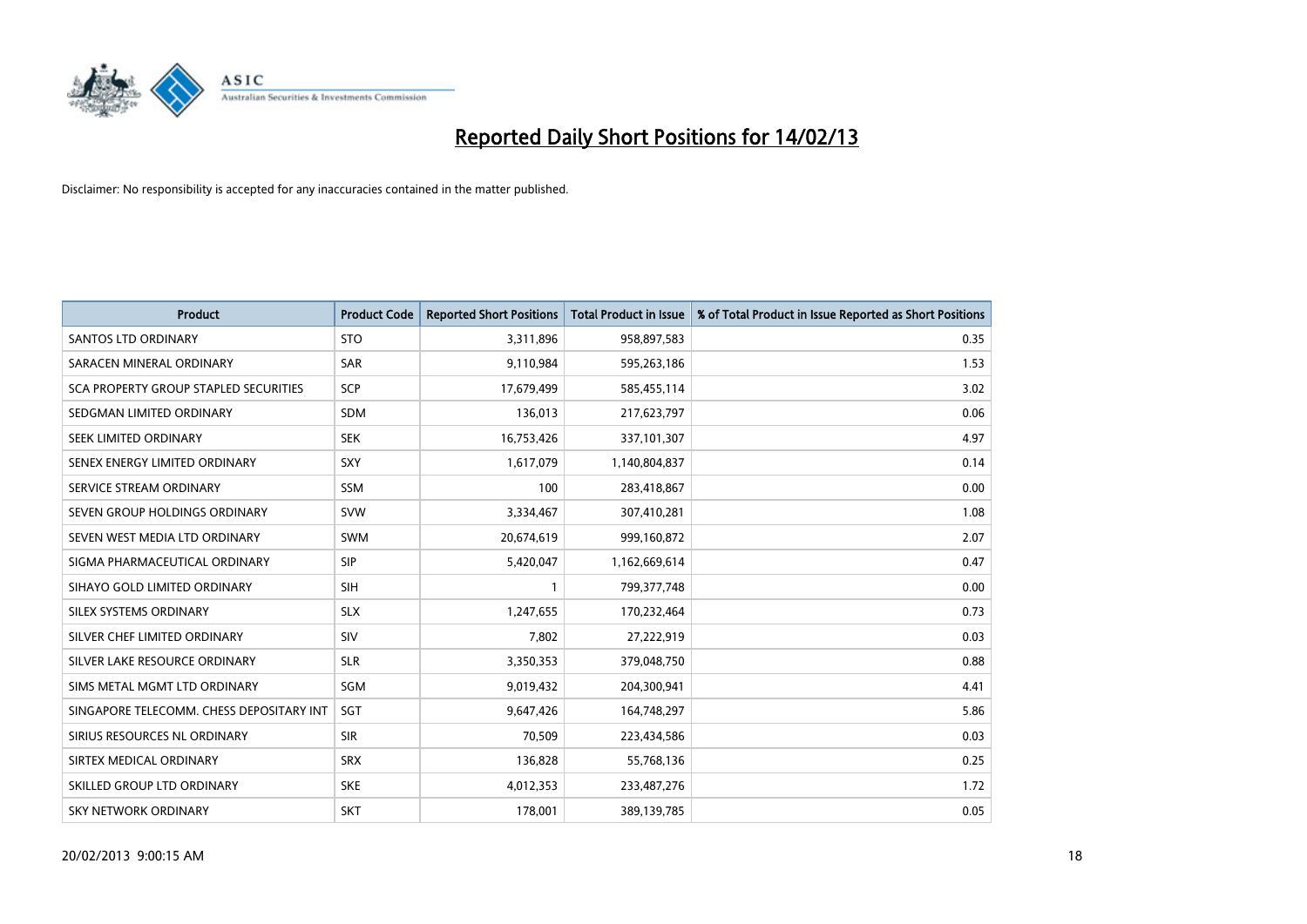

| <b>Product</b>                           | <b>Product Code</b> | <b>Reported Short Positions</b> | <b>Total Product in Issue</b> | % of Total Product in Issue Reported as Short Positions |
|------------------------------------------|---------------------|---------------------------------|-------------------------------|---------------------------------------------------------|
| SKYCITY ENT GRP LTD ORDINARY             | <b>SKC</b>          | 3                               | 576,958,340                   | 0.00                                                    |
| <b>SLATER &amp; GORDON ORDINARY</b>      | <b>SGH</b>          | 40,155                          | 170,537,215                   | 0.02                                                    |
| SMS MANAGEMENT. ORDINARY                 | <b>SMX</b>          | 2,775,941                       | 69,378,477                    | 4.00                                                    |
| SONIC HEALTHCARE ORDINARY                | <b>SHL</b>          | 5,977,686                       | 396,053,681                   | 1.51                                                    |
| SOUL PATTINSON (W.H) ORDINARY            | SOL                 | 38,588                          | 239,395,320                   | 0.02                                                    |
| SP AUSNET STAPLED SECURITIES             | <b>SPN</b>          | 14,134,567                      | 3,367,543,113                 | 0.42                                                    |
| SPARK INFRASTRUCTURE STAPLED NOTE & UNIT | SKI                 | 36,833,149                      | 1,326,734,264                 | 2.78                                                    |
| SPDR 200 FUND ETF UNITS                  | <b>STW</b>          | 68,442                          | 46,951,346                    | 0.15                                                    |
| SPDR 50 FUND ETF UNITS                   | <b>SFY</b>          | 6                               | 5,541,853                     | 0.00                                                    |
| SPDR S&P/ASX PROP FU ETF UNITS           | <b>SLF</b>          | 209                             | 38,200,001                    | 0.00                                                    |
| SPECIALTY FASHION ORDINARY               | <b>SFH</b>          | 386,000                         | 192,236,121                   | 0.20                                                    |
| ST BARBARA LIMITED ORDINARY              | <b>SBM</b>          | 5,428,392                       | 488,074,077                   | 1.11                                                    |
| STANMORE COAL LTD ORDINARY               | <b>SMR</b>          | 32,870                          | 207,827,090                   | 0.02                                                    |
| STARPHARMA HOLDINGS ORDINARY             | <b>SPL</b>          | 6,436,479                       | 283,665,948                   | 2.27                                                    |
| STH CRS ELECT ENGNR ORDINARY             | <b>SXE</b>          | 121,149                         | 161,523,129                   | 0.08                                                    |
| STHN CROSS MEDIA ORDINARY                | <b>SXL</b>          | 14,370,890                      | 704,858,524                   | 2.04                                                    |
| STOCKLAND UNITS/ORD STAPLED              | SGP                 | 26,616,048                      | 2,202,657,963                 | 1.21                                                    |
| STRAITS RES LTD. ORDINARY                | SRO                 | 63,767                          | 1,164,150,159                 | 0.01                                                    |
| SUNCORP GROUP LTD ORDINARY               | <b>SUN</b>          | 6,436,391                       | 1,286,600,980                 | 0.50                                                    |
| SUNDANCE ENERGY ORDINARY                 | <b>SEA</b>          | 8,236,377                       | 278,765,141                   | 2.95                                                    |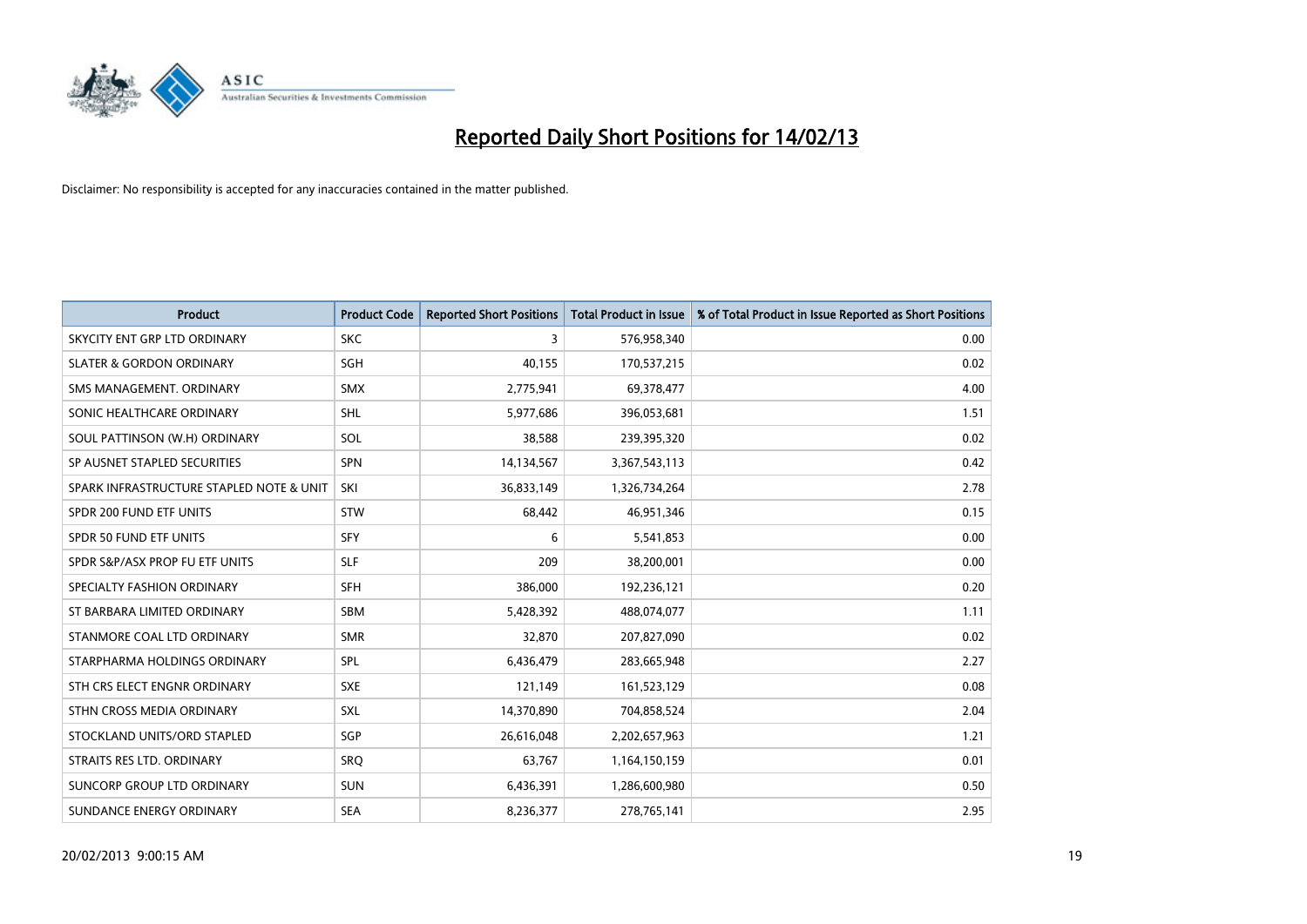

| <b>Product</b>                       | <b>Product Code</b> | <b>Reported Short Positions</b> | <b>Total Product in Issue</b> | % of Total Product in Issue Reported as Short Positions |
|--------------------------------------|---------------------|---------------------------------|-------------------------------|---------------------------------------------------------|
| SUNDANCE RESOURCES ORDINARY          | <b>SDL</b>          | 65,858,958                      | 3,072,110,985                 | 2.14                                                    |
| SUNLAND GROUP LTD ORDINARY           | <b>SDG</b>          | 47,391                          | 189,417,674                   | 0.03                                                    |
| SUPER RET REP LTD ORDINARY           | <b>SUL</b>          | 544,435                         | 196,382,811                   | 0.28                                                    |
| SYD AIRPORT STAPLED US PROHIBIT.     | SYD                 | 6,859,870                       | 1,861,210,782                 | 0.37                                                    |
| SYRAH RESOURCES ORDINARY             | <b>SYR</b>          | 19,922                          | 135,952,089                   | 0.01                                                    |
| TABCORP HOLDINGS LTD ORDINARY        | <b>TAH</b>          | 18,888,120                      | 734,015,737                   | 2.57                                                    |
| TANAMI GOLD NL ORDINARY              | <b>TAM</b>          | 637,134                         | 261,132,677                   | 0.24                                                    |
| TAP OIL LIMITED ORDINARY             | <b>TAP</b>          | 350,923                         | 241,608,606                   | 0.15                                                    |
| TASSAL GROUP LIMITED ORDINARY        | <b>TGR</b>          | 69,896                          | 146,304,404                   | 0.05                                                    |
| <b>TATTS GROUP LTD ORDINARY</b>      | <b>TTS</b>          | 5,433,422                       | 1,386,351,280                 | 0.39                                                    |
| <b>TECHNOLOGY ONE ORDINARY</b>       | <b>TNE</b>          | 9,486                           | 306,620,955                   | 0.00                                                    |
| TELECOM CORPORATION ORDINARY         | <b>TEL</b>          | 7,803,276                       | 1,824,673,847                 | 0.43                                                    |
| <b>TELSTRA CORPORATION, ORDINARY</b> | <b>TLS</b>          | 27,202,614                      | 12,443,074,357                | 0.22                                                    |
| TEN NETWORK HOLDINGS ORDINARY        | <b>TEN</b>          | 108,648,584                     | 2,586,970,845                 | 4.20                                                    |
| TERANGA GOLD CORP CDI 1:1            | <b>TGZ</b>          | 127,698                         | 173,843,756                   | 0.07                                                    |
| TEXON PETROLEUM LTD ORDINARY         | <b>TXN</b>          | 144,700                         | 245,339,848                   | 0.06                                                    |
| THE REJECT SHOP ORDINARY             | <b>TRS</b>          | 2,463,985                       | 26,092,220                    | 9.44                                                    |
| THORN GROUP LIMITED ORDINARY         | <b>TGA</b>          | 256,034                         | 147,584,880                   | 0.17                                                    |
| TIGER RESOURCES ORDINARY             | <b>TGS</b>          | 1,494,470                       | 673,470,269                   | 0.22                                                    |
| TOLL HOLDINGS LTD ORDINARY           | <b>TOL</b>          | 36,434,351                      | 717,133,875                   | 5.08                                                    |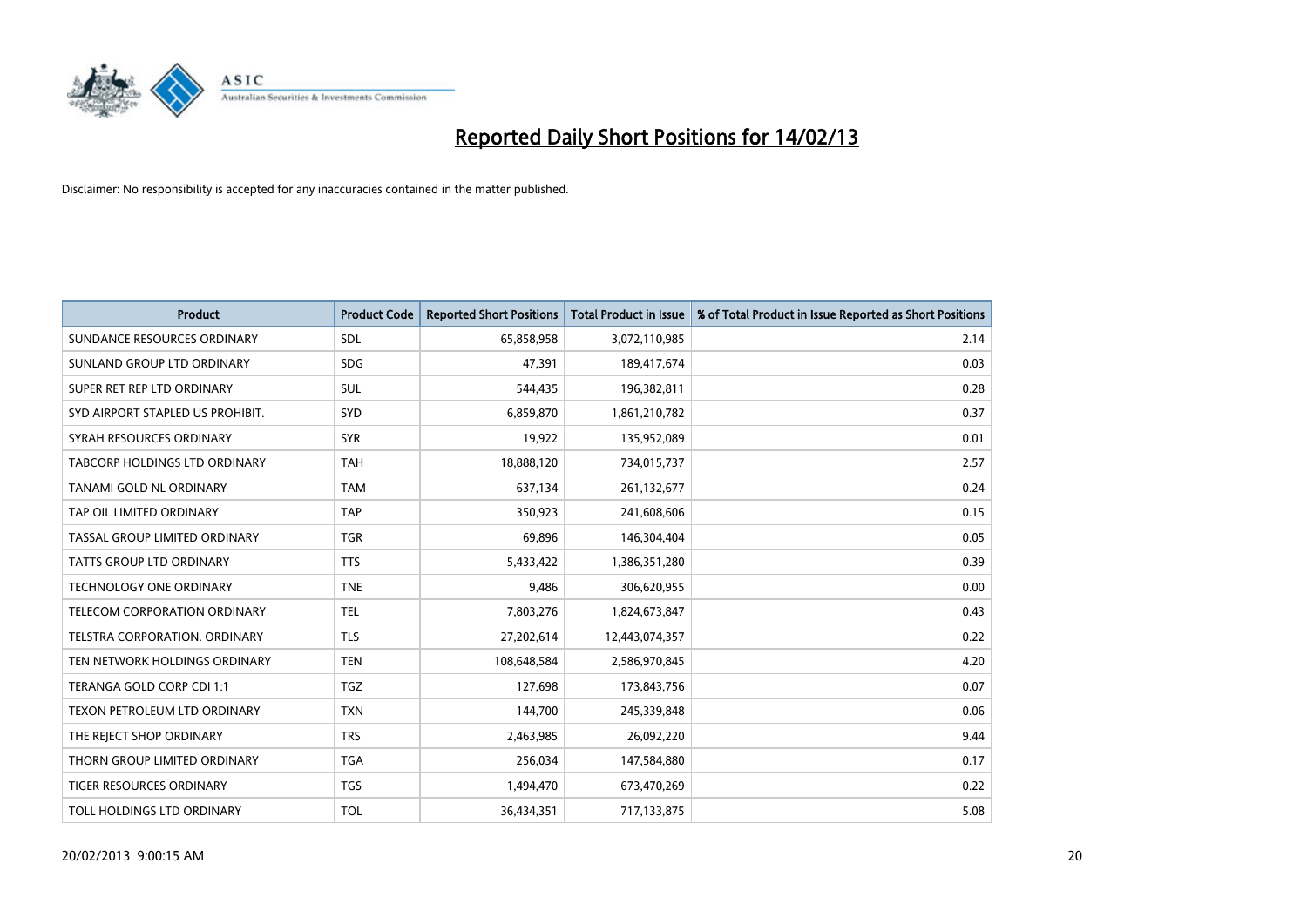

| <b>Product</b>                         | <b>Product Code</b> | <b>Reported Short Positions</b> | <b>Total Product in Issue</b> | % of Total Product in Issue Reported as Short Positions |
|----------------------------------------|---------------------|---------------------------------|-------------------------------|---------------------------------------------------------|
| TOX FREE SOLUTIONS ORDINARY            | <b>TOX</b>          | 1,050,568                       | 115,999,858                   | 0.91                                                    |
| TPG TELECOM LIMITED ORDINARY           | <b>TPM</b>          | 269,240                         | 793,808,141                   | 0.03                                                    |
| TRADE ME GROUP ORDINARY                | <b>TME</b>          | 1,086,307                       | 396,017,568                   | 0.27                                                    |
| TRANSFIELD SERVICES ORDINARY           | <b>TSE</b>          | 4,600,328                       | 512,457,716                   | 0.90                                                    |
| TRANSPACIFIC INDUST, ORDINARY          | <b>TPI</b>          | 9,738,118                       | 1,578,563,490                 | 0.62                                                    |
| TRANSURBAN GROUP TRIPLE STAPLED SEC.   | <b>TCL</b>          | 5,886,539                       | 1,478,639,966                 | 0.40                                                    |
| TREASURY WINE ESTATE ORDINARY          | <b>TWE</b>          | 20,881,355                      | 647,227,144                   | 3.23                                                    |
| TROY RESOURCES LTD ORDINARY            | <b>TRY</b>          | 46,868                          | 91,318,649                    | 0.05                                                    |
| <b>UGL LIMITED ORDINARY</b>            | UGL                 | 6,982,374                       | 166,315,038                   | 4.20                                                    |
| UXC LIMITED ORDINARY                   | <b>UXC</b>          | 1,112,205                       | 308,056,885                   | 0.36                                                    |
| <b>VENTURE MINERALS ORDINARY</b>       | <b>VMS</b>          | 227,760                         | 287,320,170                   | 0.08                                                    |
| <b>VIRGIN AUS HLDG LTD ORDINARY</b>    | <b>VAH</b>          | 54,972,874                      | 2,455,775,111                 | 2.24                                                    |
| VNGD AUS SHARES ETF UNITS              | VAS                 | 771                             | 5,847,438                     | 0.01                                                    |
| <b>VOCUS COMMS LTD ORDINARY</b>        | <b>VOC</b>          | 110,939                         | 77,846,159                    | 0.14                                                    |
| <b>WATPAC LIMITED ORDINARY</b>         | <b>WTP</b>          | 214,617                         | 184,332,526                   | 0.12                                                    |
| <b>WDS LIMITED ORDINARY</b>            | <b>WDS</b>          | 7                               | 144,740,614                   | 0.00                                                    |
| WEBJET LIMITED ORDINARY                | <b>WEB</b>          | 214,903                         | 79,397,959                    | 0.27                                                    |
| WESFARMERS LIMITED ORDINARY            | <b>WES</b>          | 24,449,271                      | 1,006,651,982                 | 2.43                                                    |
| WESFARMERS LIMITED PARTIALLY PROTECTED | <b>WESN</b>         | 8,789                           | 150,541,616                   | 0.01                                                    |
| WESTERN AREAS LTD ORDINARY             | <b>WSA</b>          | 12,946,216                      | 196,843,803                   | 6.58                                                    |